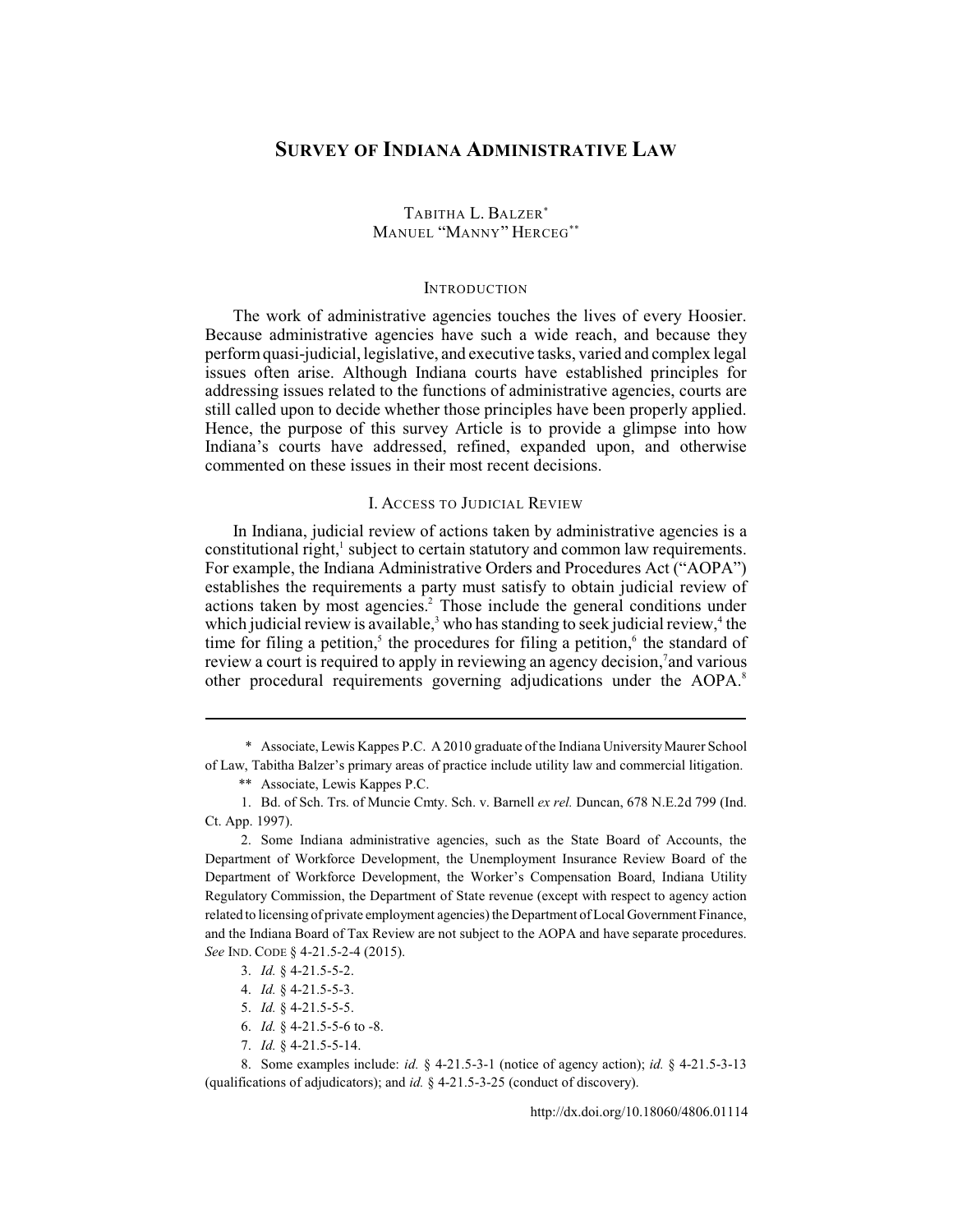Judicial review of administrative decisions is available if the party satisfies those requirements, and the review is highly deferential. The following cases illustrate several important issues related to judicial review, including: specific statutory and procedural bars to judicial review, the standard for judicial review, and the effect of administrative decisions on the jurisdiction of the reviewing court.

#### *A. Exhaustion of Administrative Remedies*

In most instances, a party must exhaust administrative remedies before seeking judicial review of an agency decision. Several cases addressed this issue in the survey period, and also addressed the fact that the failure to exhaust administrative remedies does not bar the reviewing court of subject matter jurisdiction.<sup>9</sup> The latter issue has been the subject of some confusion by litigants in cases during the survey period.

The Indiana Court of Appeals decision in *Alkhalidi v. Indiana Department of Correction* illustrates both points. That case involved an attempt by a prisoner to recover property that was seized during a "strip cell" disciplinary action.<sup>10</sup> Alkhalidi attempted to recover the seized property first through the grievance procedure with the Wabash Valley Correctional Facility where he was detained, and again with the Westville Correctional Facility where he was later transferred.<sup>11</sup> When he received no response to his grievances, he filed an administrative tort claim, but his claim was denied.<sup>12</sup> Alkhalidi then filed a small claims action against the Indiana Department of Correction ("DOC") to recover the value of the unreturned property.<sup>13</sup>

DOC filed an Indiana Trial Rule 12(B)(6) motion to dismiss, which the small claims court denied.<sup>14</sup> Following a bench trial, the DOC moved for a judgment on the evidence asserting Alkhalidi failed to exhaust his administrative remedies.<sup>15</sup> The small claims court granted the DOC's motion for judgment on

<sup>9.</sup> In *K.S. v. State*, the Indiana Supreme Court clarified jurisdiction concepts, holding: Like the rest of the nation's courts, Indiana trial courts possess two kinds of "jurisdiction." Subject matter jurisdiction is the power to hear and determine cases of the general class to which any particular proceeding belongs. Personal jurisdiction requires that appropriate process be effected over the parties. Where these two exist, a court's decision may be set aside for legal error only through direct appeal and not through collateral attack. Other phrases recently common to Indiana practice, like "jurisdiction over a particular case," confuse actual jurisdiction with legal error, and we will be better off ceasing such characterizations.

Rudisel v. State, 31 N.E.3d 984, 988 n.3 (Ind. Ct. App. 2015) (quoting K.S. v. State, 849 N.E.2d 538, 540 (Ind. 2006)).

<sup>10.</sup> Alkhalidi v. Ind. Dep't of Corr., 42 N.E.3d 562, 563 (Ind. Ct. App. 2015).

<sup>11.</sup> *Id.*

<sup>12.</sup> *Id.*

<sup>13.</sup> *Id.*

<sup>14.</sup> *Id.* at 564.

<sup>15.</sup> *Id.*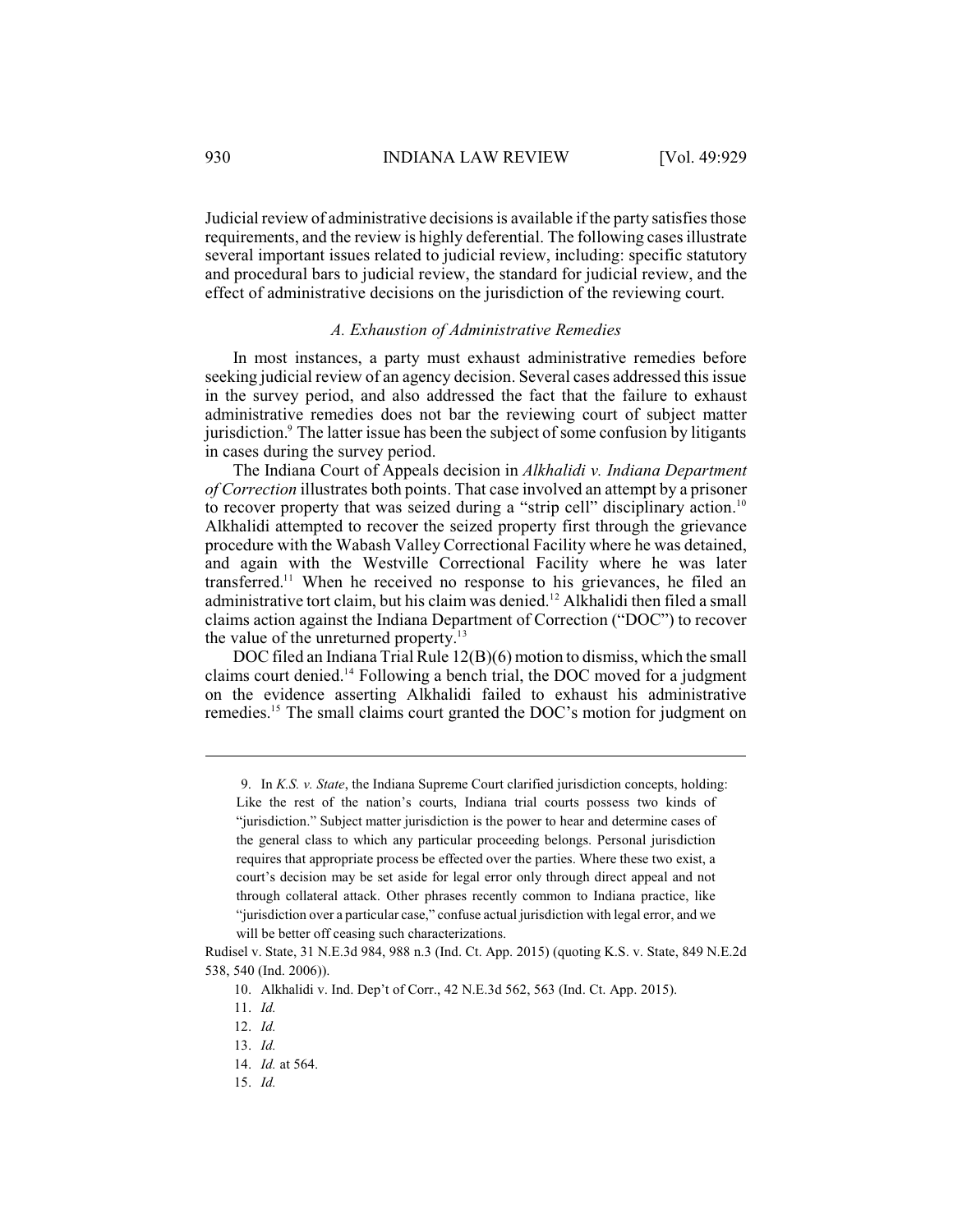the evidence and held Alkhalidi's claim should be dismissed for lack of subject matter jurisdiction because he failed to exhaust his administrative remedies.<sup>16</sup>

On appeal, the court considered whether exhaustion of administrative remedies deprived the small claims court of subject matter jurisdiction, and whether Alkhilidi in fact exhausted his administrative remedies.<sup>17</sup> Ultimately, the court of appeals held the issue of exhaustion of administrative remedies was a procedural error, and not a matter of subject matter jurisdiction.<sup>18</sup> In reaching this holding, the court relied upon the Indiana Supreme Court's 2014 decision in *First American Title Insurance Co. v. Robertson*,<sup>19</sup> which summarily upheld the portion of the court of appeals' opinion "that the exhaustion of administrative remedies under AOPA is a procedural error and does not implicate the trial court's subject matter jurisdiction."<sup>20</sup> The DOC argued that, despite the supreme court's decision in *First American*, it was unclear whether a failure to exhaust administrative remedies deprives the court of subject matter jurisdiction because the supreme court in *First American* only summarily affirmed the court of appeals' analysis of subject matter jurisdiction.<sup>21</sup> But the supreme court was unconvinced by this approach.

Turning to whether Alkhalidi exhausted his administrative remedies, the court initially considered whether Alkhalidi or DOC had the burden of proof. The court decided a civil action (replevin) is more akin to a § 1983 claim by a prisoner, whereby DOC has the burden of proving failure to exhaust administrative remedies as an affirmative defense.<sup>22</sup> The court noted, "[b]ecause exhaustion of remedies is not an element of Alkhalidi's replevin action, the exhaustion requirement is more appropriately considered an affirmative defense."<sup>23</sup>

The record showed Alkhalidi filed two grievances and a tort claim prior to filing his small claims action.<sup>24</sup> As a result, the court held there was not enough evidence from the record to hold Alkhalidi failed to exhaust his administrative remedies and, consequently, the small claims' dismissal of the action was clearly erroneous.<sup>25</sup>

Like *Alkhalidi*, the Indiana Court of Appeals' decision in *Northlake Nursing and Rehabilitation Center, L.L.C. v. Indiana Department of Health* reiterated the jurisdictional effect of a failure to exhaust administrative remedies, but it did so

<sup>16.</sup> *Id.*

<sup>17.</sup> *Id.*

<sup>18.</sup> *Id.* at 565.

<sup>19.</sup> 19 N.E.3d 757, 760 (Ind. 2014), *amended on reh'g*, 27 N.E.3d 768 (Ind. 2015).

<sup>20.</sup> *Id.*

<sup>21.</sup> *Alkhalidi*, 42 N.E.3d at 565.

<sup>22.</sup> *Id.* at 566.

<sup>23.</sup> *Id.* (citing Willis v. Westerfield, 839 N.E.2d 1179, 1185 (Ind. 2006) (explaining that an affirmative defense raises matters outside the scope of the prima facie case as opposed to controverting an element of a plaintiff's prima facie case)).

<sup>24.</sup> *Id.*

<sup>25.</sup> *Id.* at 566-67.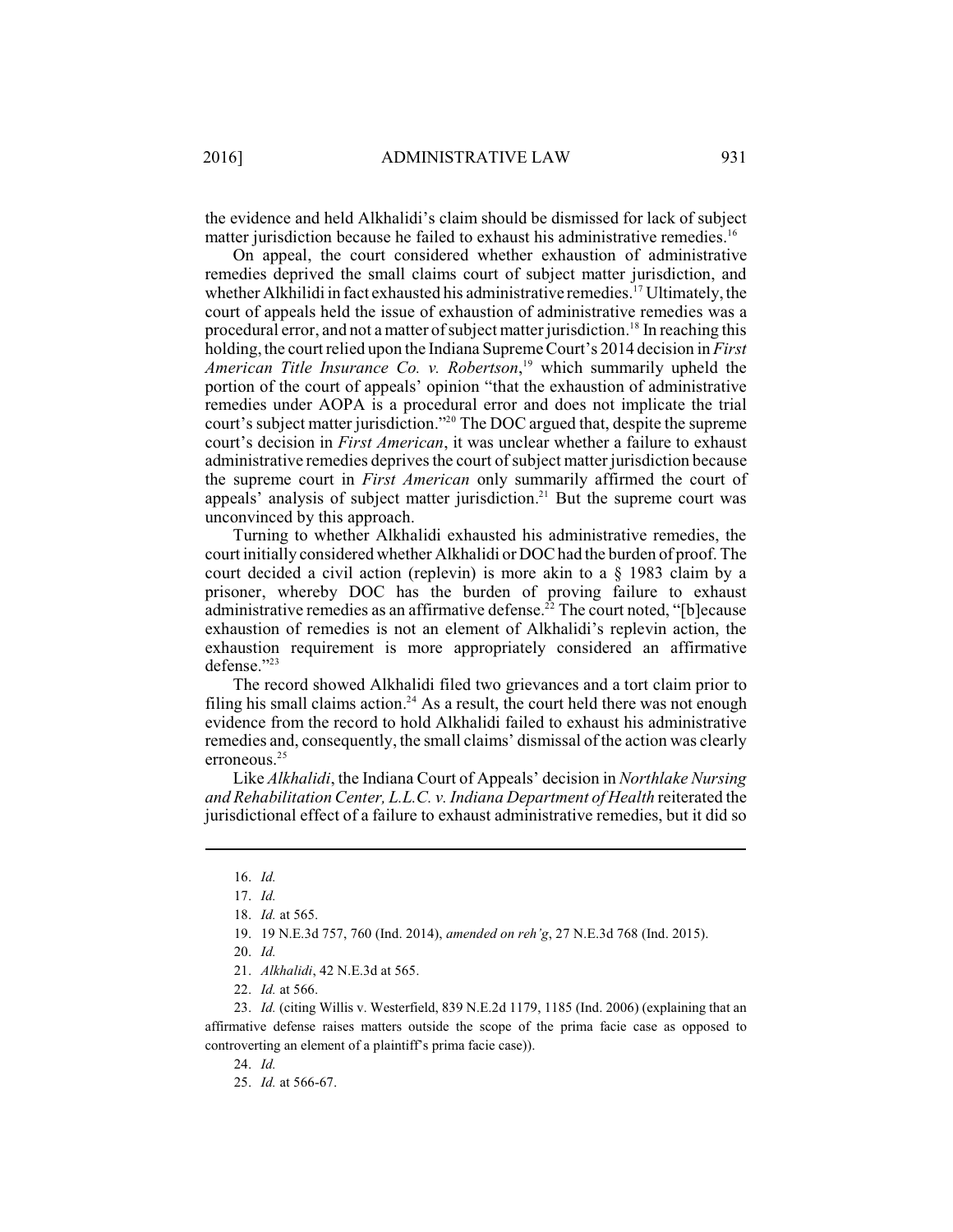in the context of a res judicata analysis.<sup>26</sup> In *Northlake*, Northlake Nursing and Rehabilitation Center, L.L.C. ("Northlake"), which operated a nursing facility, received an "Emergency Order for Relocation of Residents of Northlake" ("Emergency Order") from the Indiana State Department of Health ("ISDH") on the heels of a Complaint and Consent Decree entered into by the parties a year prior that addressed a failure to comply with health facility regulations.<sup>27</sup> ISDH also issued a Notice of Non-Renewal of License ("Notice of Non-Renewal").<sup>28</sup> Northlake sought a stay of the Emergency Order and argued Northlake,

was in substantial compliance when it filed its license application . . . and that the ISDH was required to issue a full license pursuant to the Consent Decree. After a hearing, the administrative law judge ("ALJ") entered findings of fact and conclusions of law denying Northlake's stay request and affirming the issuance of the Emergency Order.<sup>29</sup>

Northlake petitioned for judicial review of the Emergency Order and Notice of Non-Renewal and requested a stay of both orders, arguing the orders were arbitrary and capricious and exhaustion of administrative remedies would be futile "because its Medicaid certification would be terminated before those remedies concluded, and it would suffer irreparable harm because all of the residents would have already moved to other nursing facilities."<sup>30</sup> The trial court granted the stay.<sup>31</sup> But Northlake's facility closed in May 2010 and, shortly following the closure, Northlake's counsel withdrew from the judicial review action and the trial court dismissed Northlake's petition for judicial review for failure to appear at a Trial Rule  $41(E)$  (failure to prosecute) hearing.<sup>32</sup> In October 2010, ISDH issued a final order affirming the administrative law judge's 2010 order regarding the Emergency Order, after which Northlake filed a second petition for judicial review.<sup>33</sup>

In November 2013, the trial court granted the initial petition, holding the matter was not barred by res judicata, the action was not moot, and ISDH's failure to issue a full license pursuant to the Consent Decree was "arbitrary, capricious and contrary to law."<sup>34</sup> ISDH did not appeal.<sup>35</sup> Meanwhile, as the trial court considered Northlake's second petition, Northlake pursued the administrative appeal of the Notice of Non-Renewal.<sup>36</sup> The administrative law

<sup>26.</sup> Northlake Nursing & Rehab. Ctr., L.L.C. v. Ind. Dep't of Health, 34 N.E.3d 268 (Ind. Ct. App. 2015).

<sup>27.</sup> *Id.* at 270-71.

<sup>28.</sup> *Id.* at 271.

<sup>29.</sup> *Id.*

<sup>30.</sup> *Id.*

<sup>31.</sup> *Id.* 

<sup>32.</sup> *Id.*

<sup>33.</sup> *Id.* at 272.

<sup>34.</sup> *Id.*

<sup>35.</sup> *Id.*

<sup>36.</sup> *Id.*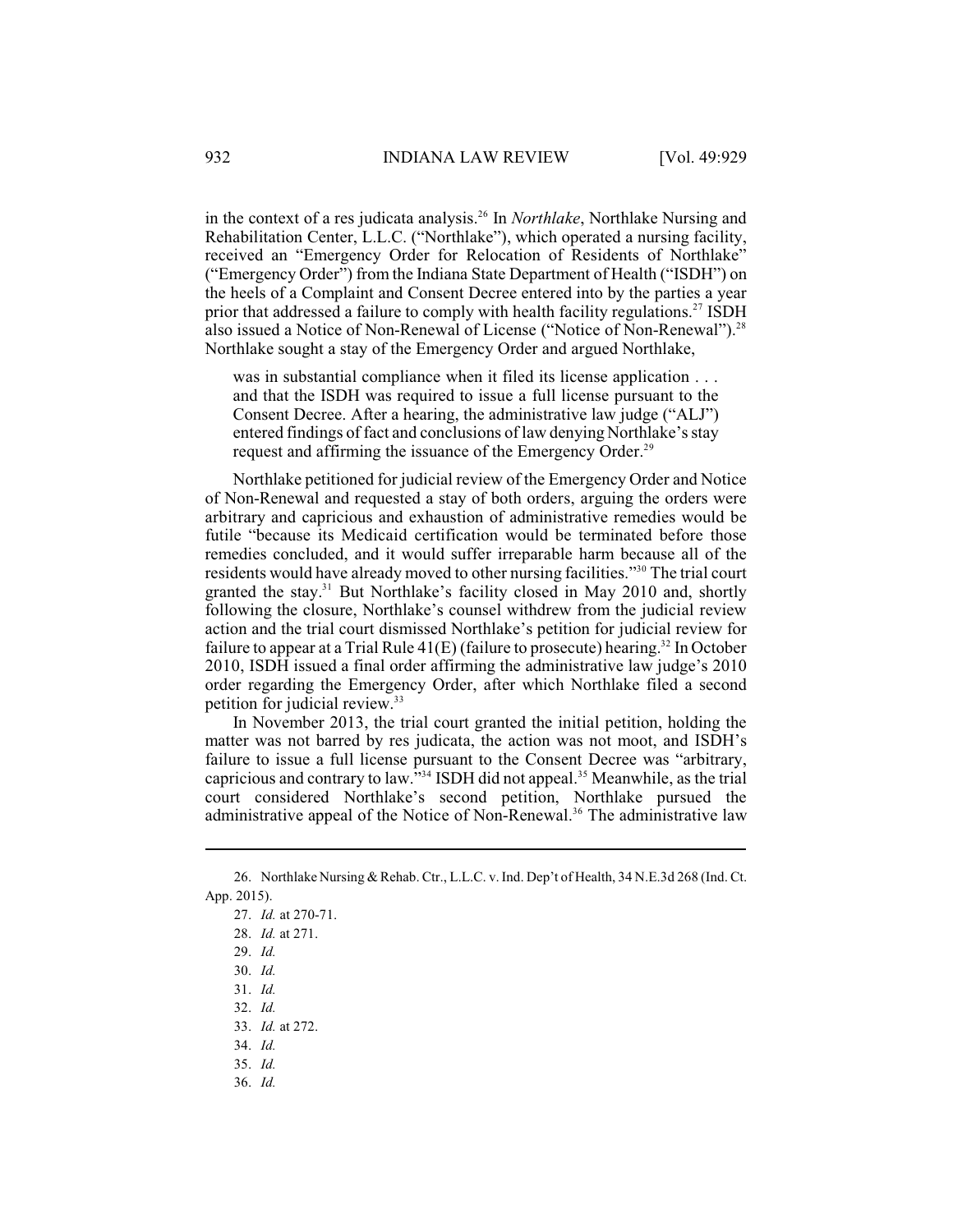judge dismissed Northlake's administrative appeal because Northlake was "ineligible to receive a full license because it did not have at least four residents."<sup>37</sup> Northlake then filed yet another petition for judicial review.<sup>38</sup>

The trial court entered findings of fact and conclusions of law denying Northlake's third petition.<sup>39</sup> It held the case was moot because "Northlake already" brought a claim seeking review of the same underlying issue in a previous judicial review" and failed to prosecute that case, prompting a dismissal of the petition with prejudice.<sup>40</sup> Therefore, the court concluded the case was barred by res judicata, and Northlake appealed.<sup>41</sup>

On appeal, the court of appeals held the trial court properly found res judicata barred Northlake's petition for judicial review of the Notice of Non-Renewal denial. $^{42}$  The court rejected Northlake's argument that the trial court lacked subject matter jurisdiction to issue the former judgment, thereby not meeting the first prong of the res judicata analysis which requires the former judgment to be rendered by a court of competent jurisdiction.<sup>43</sup> The court explained that "the exhaustion of administrative remedies under [the Administrative Orders and Procedures Act] is a procedural error and does not implicate the trial court's subject matter jurisdiction."<sup>44</sup> The court also rejected Northlake's argument that the prior judgment was not rendered on the merits, holding that an Indiana Trial Rule 41(E) dismissal operates as an adjudication upon the merits, unless specified otherwise.<sup>45</sup>

#### *B. Compliance with Procedural Requirements—the Record on Appeal*

Failure to follow procedural requirements is another potential bar to judicial review of an administrative decision. The issue of failing to file the administrative record with the trial court was settled by the Indiana Supreme Court prior to the survey period. In *First American Title Insurance Co. v. Robertson* and *Teaching Our Posterity Success, Inc. v. Indiana Department of Education*, decided on the same day, the court issued a bright-line rule that failing to file the administrative record as defined by the AOPA results in dismissal of the petition for judicial review of an administrative decision.<sup>46</sup>

44. *Id.* (quoting First Am. Title Ins. Co. v. Robertson, 19 N.E.3d 757, 760 (Ind. 2014), *amended on reh'g*, 27 N.E.3d 768 (Ind. 2015)).

45. *Id.*

46. This issue was discussed in detail in the survey article published in 2015. Joseph P. Rompala, *Survey of Indiana Administrative Law*, 48 IND. L. REV[. 1147, 1157](http://dx.doi.org/10.18060/4806.0037) (2015). Also, compare this case with the Indiana Court of Appeals decision in *Indiana Alcohol & Tobacco*

<sup>37.</sup> *Id.*

<sup>38.</sup> *Id.*

<sup>39.</sup> *Id.*

<sup>40.</sup> *Id.*

<sup>41.</sup> *Id.*

<sup>42.</sup> *Id.* at 275.

<sup>43.</sup> *Id.* at 274.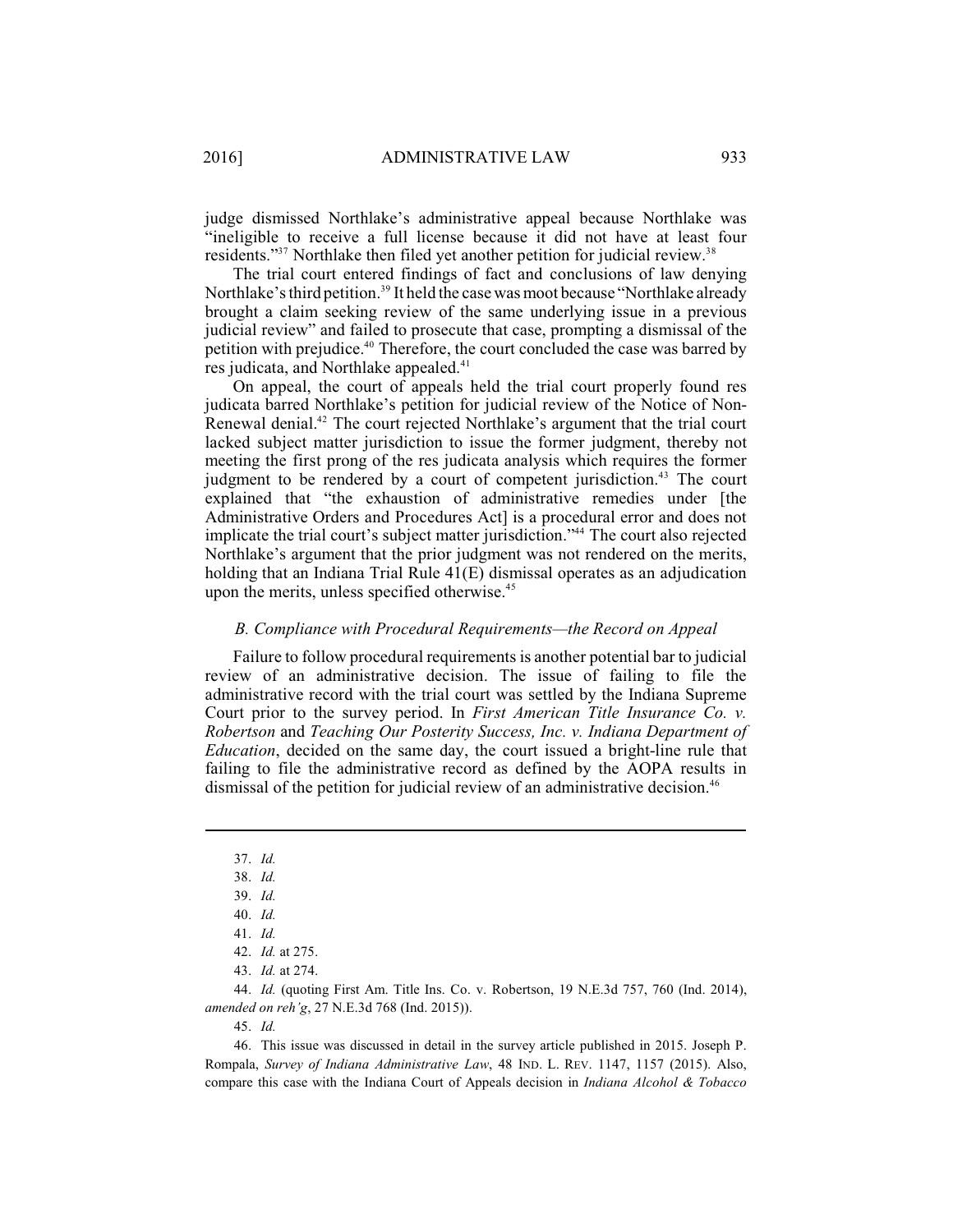### II. SCOPE AND EFFECT OF AGENCY ACTIONS

### *A. Extent of Agency Authority*

Several cases during the survey period reviewed the bounds of agency authority and addressed the decisions made in the scope of that authority. One such case was the Indiana Supreme Court's decision in *Fishers Adolescent* Catholic Enrichment Society, Inc. v. Bridgewater ex rel. Bridgewater.<sup>47</sup> That case involved a claim before the Indiana Civil Rights Commission ("Commission") against FACES, a religious non-profit designed to "provide homeschool high schoolers with Catholic educational, spiritual, and social enrichment."<sup>48</sup> FACES planned a dinner-dance social event for its members as an alternative to the celebration of Halloween.<sup>49</sup> It refused multiple requests by a child's mother for an alternative meal to accommodate her daughter's life-threatening allergy, though it did permit the child to bring her own meal.<sup>50</sup> Ultimately, against FACES' instruction, the mother contacted the event venue directly and paid for the alternative meal herself.<sup>51</sup> She also filed a complaint with the Commission for discrimination based on failure to make a reasonable accommodation in light of her daughter's disability.<sup>52</sup> The child attended the dinner-dance without incident, but was expelled from FACES four days later.<sup>53</sup> The mother then filed a second complaint with the Commission alleging retaliation.<sup>54</sup>

The Commission found FACES accommodated the girl's allergy, but that FACES was liable on the retaliation claim.<sup>55</sup> Both parties appealed, and the court of appeals upheld the Commission's decision in almost all respects.<sup>56</sup>

The Indiana Supreme Court granted transfer and reversed.<sup>57</sup> The court

55. *Id.*

57. *Id.* at 4.

*Commission, v. Lebamoff*. 27 N.E.3d 802 (Ind. Ct. App. 2015); *see supra* Part III.A. That case discussed an earlier appeal by Lebamoff where the court allowed Lebamoff to proceed despite not meeting the requirements for filing an agency record. *Lebamoff*, 27 N.E.3d 802. The decision on that issue, however, was entered in 2013, prior to the Indiana Supreme Court's decision in *First American Title Insurance Co*. *See* Teaching Our Posterity Success, Inc. v. Ind. Dep't of Educ.*,* 20 N.E.3d 149 (Ind. 2014); Lebamoff Enters., Inc. v. Ind. Alcohol & Tobacco Comm'n, 987 N.E.2d 525, 526-27 (Ind. Ct. App. 2013), *appeal after remand*, 27 N.E.3d 802 (2015).

<sup>47.</sup> 23 N.E.3d 1 (Ind. 2015).

<sup>48.</sup> *Id.* at 2.

<sup>49.</sup> *Id.*

<sup>50.</sup> *Id.* at 2-3.

<sup>51.</sup> *Id.* at 3.

<sup>52.</sup> *Id.* at 2.

<sup>53.</sup> *Id.* at 3.

<sup>54.</sup> *Id.*

<sup>56.</sup> *Id.* The court of appeals reversed the Commission's order to the extent that it required FACES to publish the Order on multiple websites. *Id.*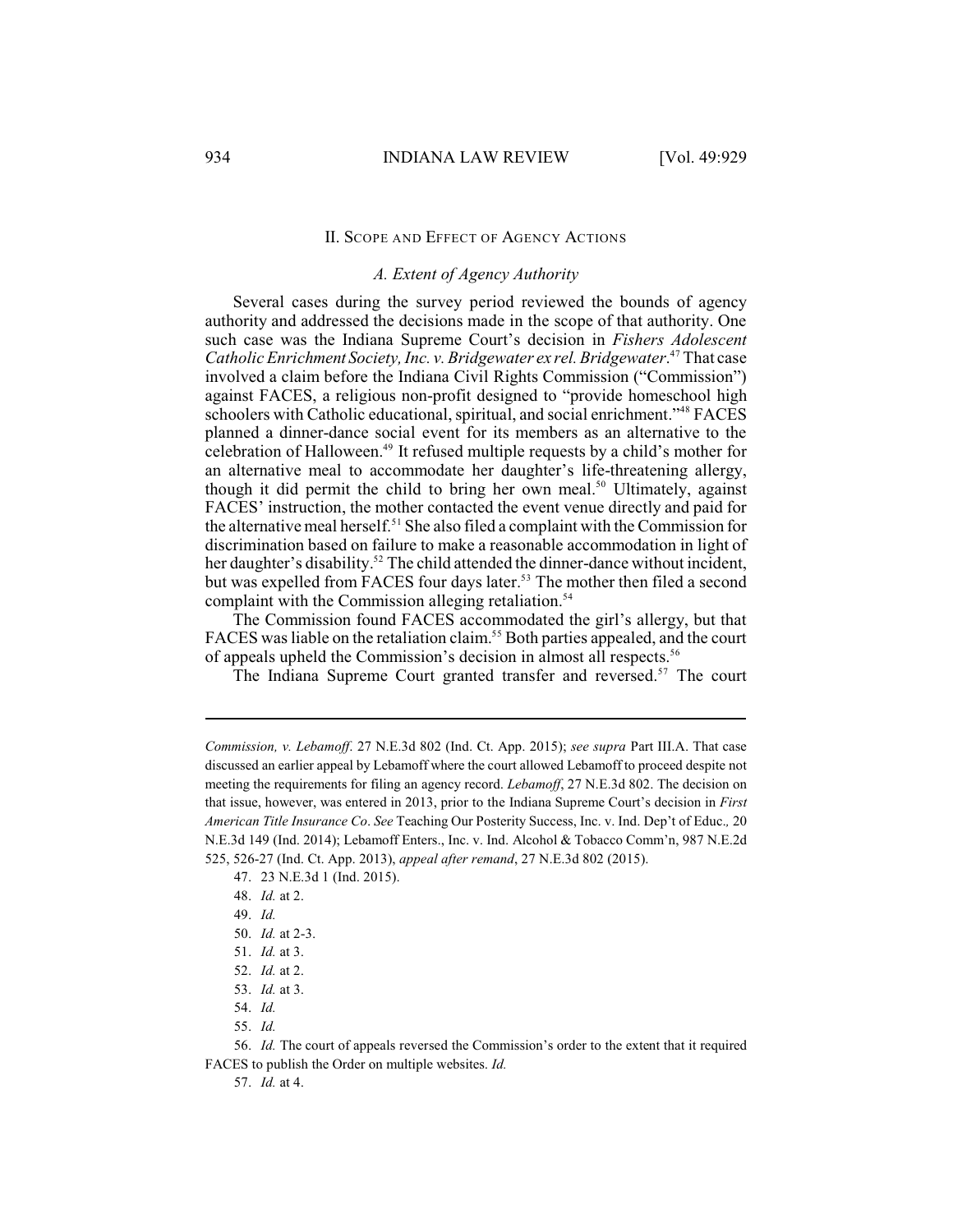explained the Indiana Civil Rights Law limits the Commission's jurisdiction to unlawful discriminatory practices, which must relate to "the acquisition or sale of real estate, *education*, public accommodations, employment, or the extending of credit."<sup>58</sup> The court also noted the Commission's power to remedy retaliation claims "should not be expansively construed to expand the powers of the Commission beyond the types of discrimination expressly enumerated in the Law."<sup>59</sup>

The court found the dinner-dance event furthered the purpose of religious and social enrichment, not the teaching of academic subjects. $60$  Additionally, the court observed to interpret the "education" language in the statute to apply to the dinner-dance event at issue "would convert almost every occasion of parental guidance and training into an activity 'related to education'" and "would eviscerate the function of 'related to education' as a legislative prerequisite for the Commission's enforcement powers."<sup>61</sup> Because the disability discrimination claim was not related to education, the court concluded the Commission exceeded its statutory authority by adjudicating both the accommodation claim and the retaliation claim, and that its consideration of their merits was clearly erroneous.<sup>62</sup>

The Indiana Supreme Court in *Indiana State Ethics Commission v. Sanchez* addressed several relevant issues including the effect of criminal evidentiary determinations on an agency, the amount of evidentiary support necessary for an agency decision, and the latitude an agency has to impose penalties.<sup>63</sup> In *Sanchez*, the Office of Inspector General ("OIG") filed an ethics complaint against Sanchez with the Commission following an investigation resulting from her dismissal from the Indiana Department of Workforce Development ("DWD").<sup>64</sup> The complaint centered on the OIG's allegation that Sanchez violated a rule prohibiting unauthorized personal use of state property.<sup>65</sup> The Commission initially found probable cause to support the complaint and set the matter for a hearing.<sup>66</sup> In the midst of her case before the Commission, Sanchez was the subject of a criminal investigation, which was later dismissed, and in which a suppression order was issued regarding some evidence obtained in a search because the search was stale. $67$  Sanchez moved to suppress the evidence

67. *Id.*

<sup>58.</sup> *Id.* (quoting IND. CODE § 22-9-1-3(1) (2015)) (emphasis inserted by the court).

<sup>59.</sup> *Id.* at 5.

<sup>60.</sup> *Id.* at 4.

<sup>61.</sup> *Id.*

<sup>62.</sup> *Id.* at 4-5.

<sup>63.</sup> Ind. State Ethics Comm'n v. Sanchez, 18 N.E.3d 988 (Ind. 2014). A threshold issue was Sanchez's argument that because she prevailed at the trial court level (on judicial review) the Commission had the burden of proof on appeal. *Id.* at 991 n.1. The court declined Sanchez's invitation to divert from well-established precedent in the area. *Id.*

<sup>64.</sup> *Id.* at 991.

<sup>65.</sup> *Id.*

<sup>66.</sup> *Id.*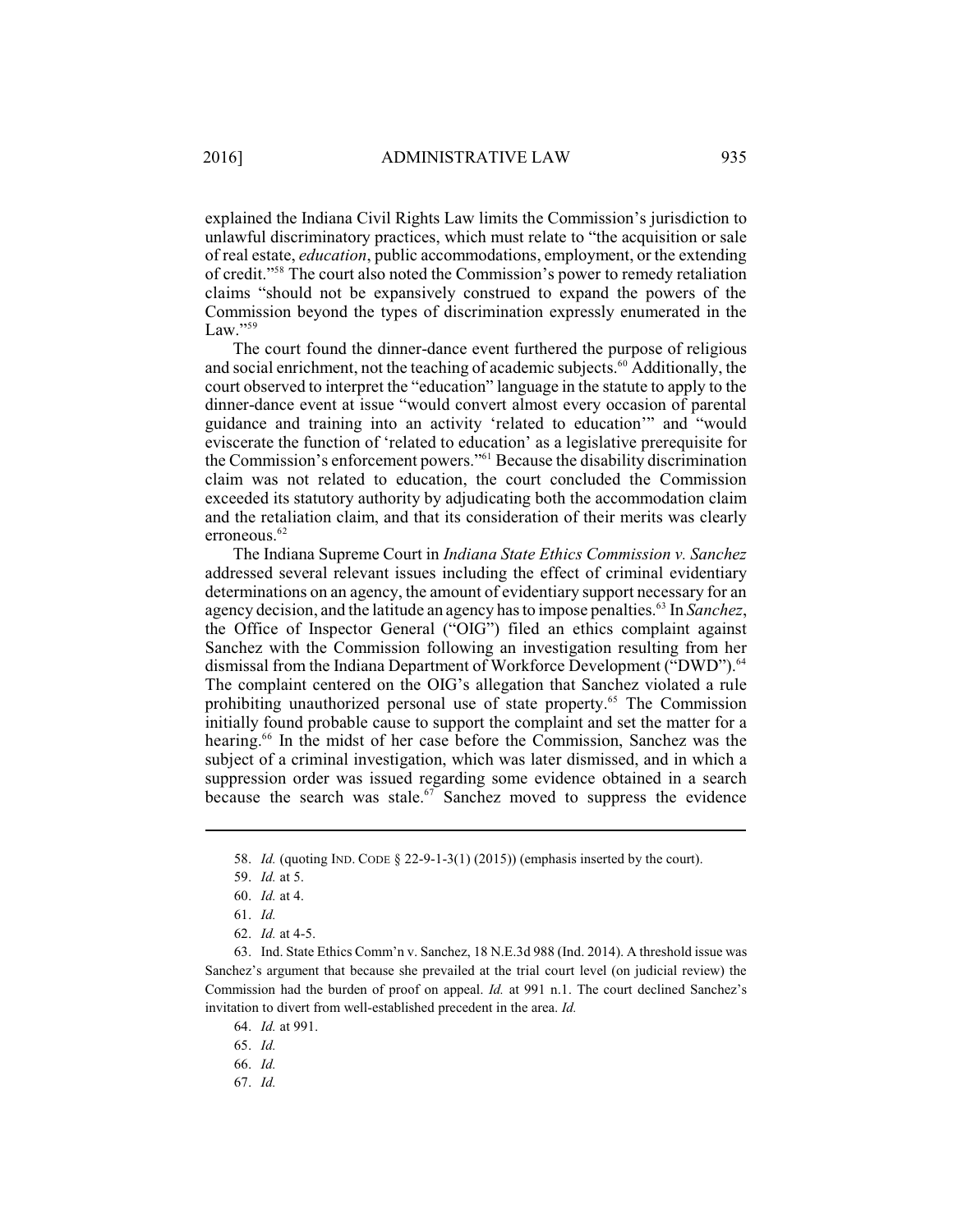recovered from the search of the OIG's agent due to the criminal court's suppression order.<sup>68</sup> The Commission denied the motion and issued a final report finding she committed the violation and barred her from future state executive branch employment.<sup>69</sup> Following the administrative proceeding, the trial court granted Sanchez's petition for judicial review.<sup>70</sup> A panel of the court of appeals reversed.<sup>71</sup>

The Indiana Supreme Court granted transfer and ultimately held in favor of the Commission, finding there was sufficient evidence to support the Commission's determination and the sanction was within the Commission's discretion.<sup>72</sup> In reaching its conclusion, the supreme court addressed several arguments. First, Sanchez argued the federal and state constitution protected her from the entire proceeding before the Commission due to the protections of double jeopardy.<sup>73</sup> The court quickly dismissed this argument because jeopardy attached when a jury has been impaneled and sworn, and Sanchez's criminal case was dismissed before a jury was impaneled and sworn.<sup>74</sup>

Second, Sanchez argued the Commission lacked probable cause to issue the ethics complaint against her because a criminal court determined the search warrant that was issued, and through which the state property was found, was unsupported by probable cause.<sup>75</sup> In essence, Sanchez argued the criminal court's probable cause determination was binding upon the Commission.<sup>76</sup> The court disagreed and noted the probable cause affidavit for the ethics complaint referenced the violation of an administrative rule prohibiting unauthorized use of state property.<sup> $77$ </sup> The court noted the question of whether Sanchez had the property in her possession at the time the State applied for the search warrant was not the same as whether she made unauthorized use of the property at some time during her employment with the State.<sup>78</sup> The search warrant in the criminal proceeding "alleged Sanchez had committed theft, a criminal offense."<sup>79</sup> And, in the trial court's suppression order, "the trial court noted about three months elapsed between the dates the items were found missing and the date the State applied for the warrant."<sup>80</sup> "Accordingly, it concluded the probable cause for that

76. *Id.*

<sup>68.</sup> *Id.*

<sup>69.</sup> *Id.*

<sup>70.</sup> *Id.*

<sup>71.</sup> *Id.*

<sup>72.</sup> *Id.* at 994-95.

<sup>73.</sup> *Id.* at 992.

<sup>74.</sup> *Id.* (citing Livingston v. State, 544 N.E.2d 1364, 1366 (Ind. 1989) ("We start with the well established principle that a defendant is in jeopardy when the jury selected to try his cause is sworn.")).

<sup>75.</sup> *Id.* at 992-93.

<sup>77.</sup> *Id.* at 993.

<sup>78.</sup> *Id.*

<sup>79.</sup> *Id.* 

<sup>80.</sup> *Id.*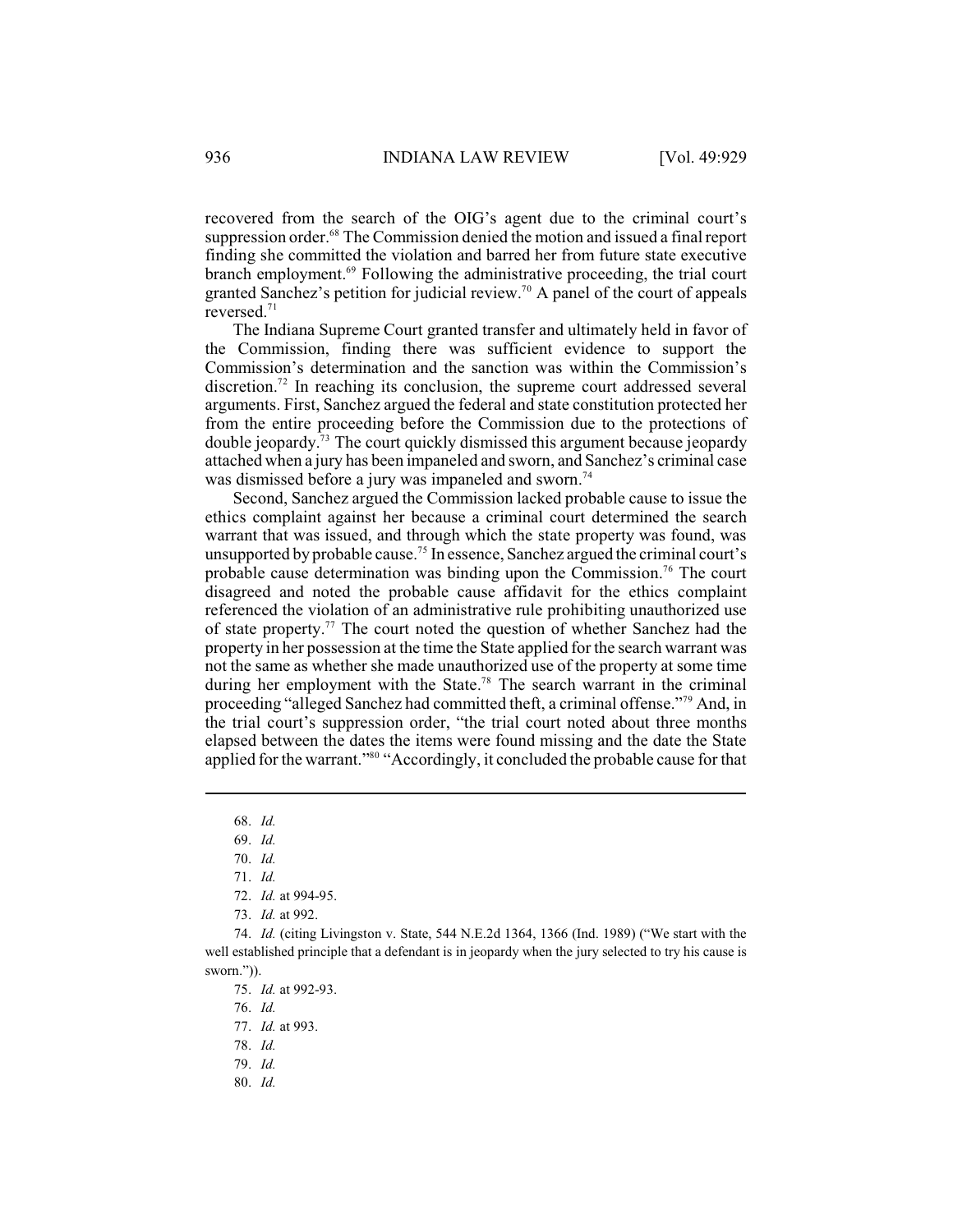warrant . . . was based on stale information."<sup>81</sup> In contrast, the probable cause affidavit for the Commission's ethics complaint alleged Sanchez violated 42 Indiana Administrative Code section 1-5-12, which is an administrative rule prohibiting unauthorized personal use of state property.<sup>82</sup> As a result, the court determined the two proceedings were independent despite arising out of related conduct.<sup>83</sup>

Third, and following from her prior argument, Sanchez claimed the "Board should not have considered the evidence resulting from the search, and that without that evidence, the Commission's decision lacks adequate evidentiary support."<sup>84</sup> Again, the court disagreed and found substantial independent evidence even if the exclusionary rule applied to negate use of the State's findings during the search that it lacked probable cause to institute.<sup>85</sup> In support, the court pointed to the public hearing before the Commission where the OIG agent testified he received information that certain items were missing and the DWD staff could not locate those items after Sanchez was dismissed.<sup>86</sup> Further, documentary evidence was presented at the hearing showing those items were state property, and Sanchez's assistant testified Sanchez was the only one who used the television and had it at her home for a private party before she was fired.<sup>87</sup> Furthermore, the OIG agent representative stated at the public hearing, "We believe the eye witness testimony *or* the testimony on the search warrant alone will be sufficient to sustain our burden of proof in this matter . . . ." The <sup>88</sup> court agreed with this assessment.<sup>89</sup>

Finally, the court found the sanctions imposed by the Commission, argued by Sanchez to be unconstitutionally excessive, were within the Commission's discretion. $90$  As a general matter, the court determined the Commission did not abuse its discretion in crafting the remedy since it is entitled to '"considerable latitude" in that arena. $91$  The Court noted that "[i]f the Commission finds a violation of 'a rule adopted under . . . IC 4-2-7' it may 'bar a person from future state employment." $2^{92}$  The court refused to substitute its judgment for

- 89. *Id.* at 994-95.
- 90. *Id.* at 995.

<sup>81.</sup> *Id.*

<sup>82.</sup> *Id.* 

<sup>83.</sup> *Id.* at 994. The court compared the Ethics Commission to the Disciplinary Commission for members of the Indiana Bar, and repeated a long-held point: "Acquittal on criminal charges does not prohibit the filing of professional misconduct charges arising from the same conduct. A disciplinary action is not a criminal proceeding . . . even if the alleged professional impropriety involves criminal conduct." *Id.* (quoting *In re* Mears, 723 N.E.2d 873, 874 n.2 (Ind. 2000)).

<sup>84.</sup> *Id.* 

<sup>85.</sup> *Id.*

<sup>86.</sup> *Id.*

<sup>87.</sup> *Id.*

<sup>88.</sup> *Id.* (emphasis in opinion).

<sup>91.</sup> *Id*. (quoting Ghosh v. Ind. State Ethics Comm'n, 930 N.E.2d 23, 29 (Ind. 2010)).

<sup>92.</sup> *Id*. (quoting Ind. Code § 4-2-6-12(7) (2015)).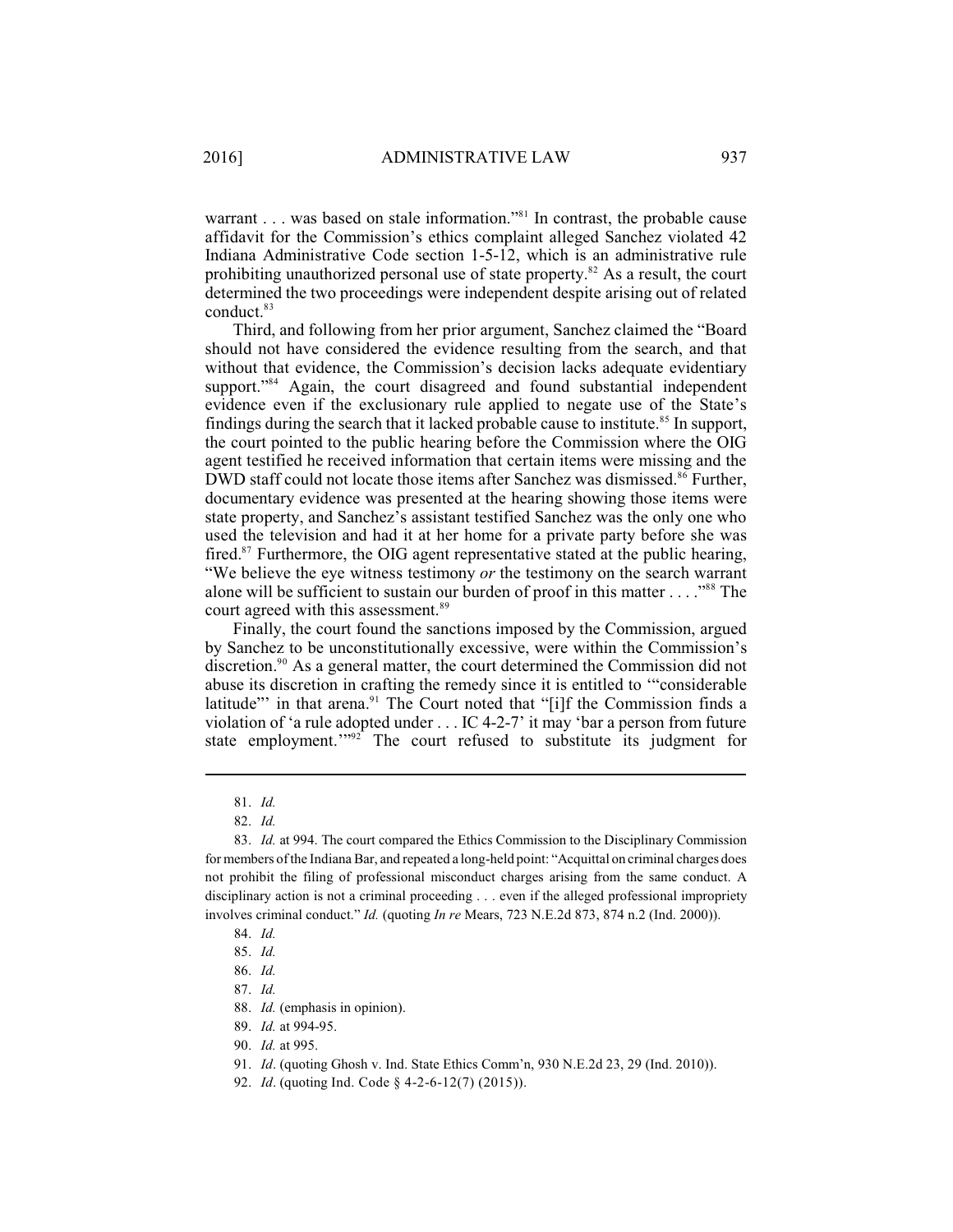Commission's, which concluded Sanchez '"violated 42 IAC 1-5-12 when she removed state property . . . from DWD premises for personal use."<sup>93</sup> The Court held that, since 42 Indiana Administrative Code section 1-5-12 was adopted pursuant to Indiana Code sections 4-2-7-3, -5, the Indiana Administrative Code authorizes the penalty the Commission imposed.<sup>94</sup>

#### *B. The Deference Standard*

As discussed above, agencies must stay within the scope of their authority when arriving at decisions. As a corollary, when agencies examine factual matters and statutes within the scope of their special expertise, courts apply a deferential standard of review.<sup>95</sup> The court of appeals addressed the relationship between these issues in *NIPSCO Industrial Group v. Northern Indiana Public Service Company*, a case involving the Indiana Utility Regulatory Commission's ("IURC") interpretation of a new statute that permits gas and electric utilities to recover 80% of certain transmission, distribution, and storage system improvement charges ("TDSIC") through semiannual proceedings known as "trackers," rather than through traditional rate cases. $96$  As a prerequisite to recovery via tracker, TDSIC projects must be part of a seven year plan<sup>97</sup> approved by the IURC as "reasonable"<sup>98</sup> and the IURC must make a finding on the "best estimate" of costs.<sup>99</sup> The statute contains a cap on recovery of costs, which prohibits the IURC from approving "a TDSIC that would result in an average aggregate increase in a public utility's total retail revenues of more than two percent  $(2%)$  in a twelve  $(12)$  month period."<sup>100</sup> The statute also requires a TDSIC petition "use the customer class revenue allocation factor based on firm load approved in the public utility's most recent retail base rate case order."<sup>101</sup>

in return for lower rates, the customer must either reduce energy demand on short notice or allow the electric or natural gas utility to temporarily cut off the energy

<sup>93.</sup> *Id.*

<sup>94.</sup> *Id.* Sanchez also argued the burden of proof shifted to the Board on appeal of an agency decision. *Id*. at 991 n.1 But the court dismissed this argument, noting "[t]he burden of demonstrating the invalidity of agency action is on the party seeking judicial review." *Id*. (citing Ind. Code  $\S$  4-21.5-5-14(a) (internal citation omitted)). That rule extends to further appeals.

<sup>95.</sup> NIPSCO Indus. Grp. v. N. Ind. Pub. Serv. Co., 31 N.E.3d 1, 5-6 (Ind. Ct. App. 2015). 96. *Id.* at 4.

<sup>97.</sup> Ind. Code § 8-1-39-2(3)(A).

<sup>98.</sup> *Id.* § 8-1-39-9(b).

<sup>99.</sup> *Id*. § 8-1-39-10(b)(1).

<sup>100.</sup> *Id*. § 8-1-39-14(a).

<sup>101.</sup> *Id*. § 8-1-39-9(a)(1). Firm power is "[p]ower or power-producing capacity, intended to be available at all times during the period covered by a guaranteed commitment to deliver, even under adverse conditions." *Glossary – F*, U.S. Energy info. Admin., http://www.eia.gov/ tools/glossary/index.cfm?id=F [perma.cc/X7T3-7P8K] (last visited May 10, 2016). This is in contrast to service taken pursuant to "interruptible" (aka "non-firm" or "curtailable") rates, in which,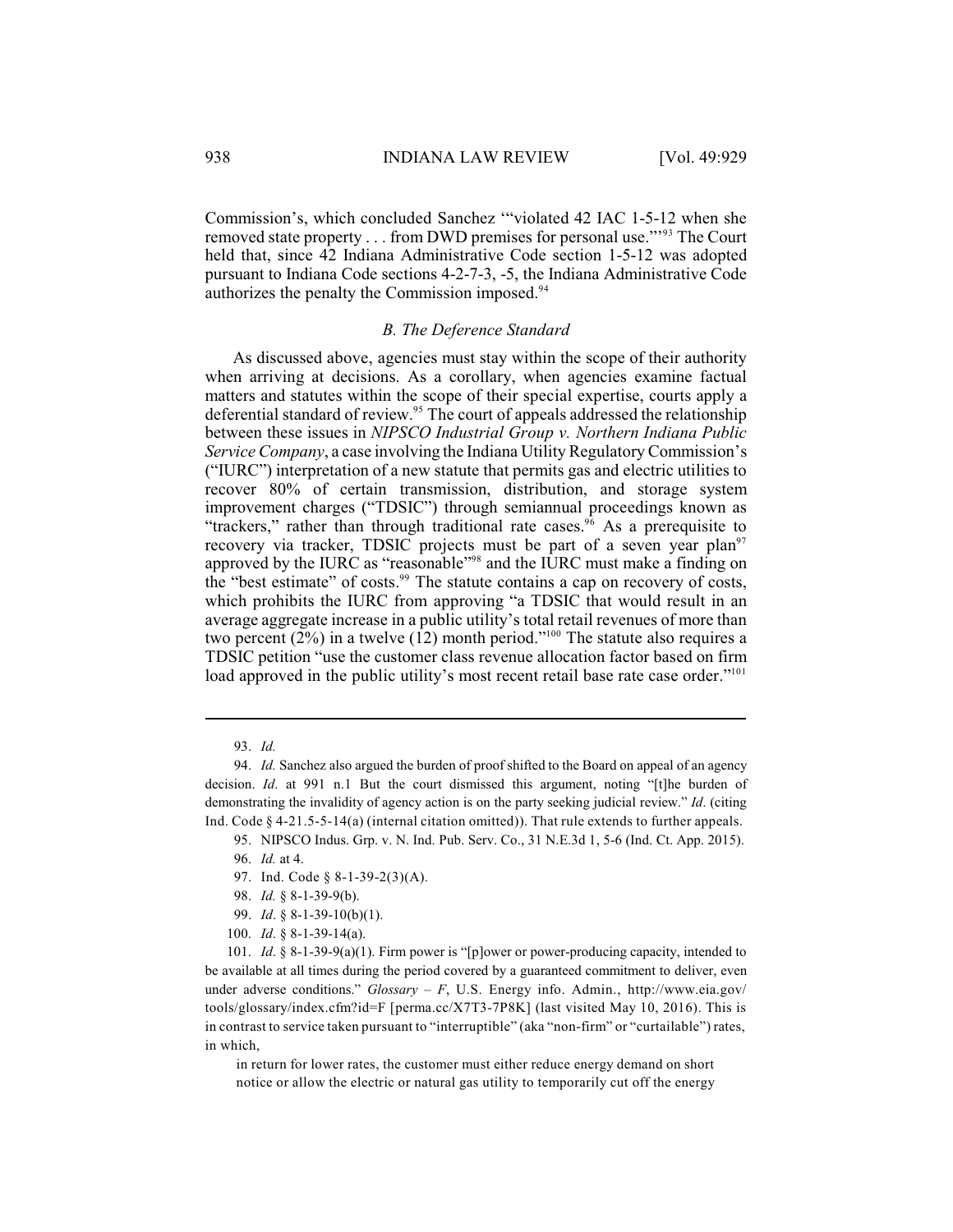The statute is silent regarding whether a utility can continue to earn a return on older assets after those assets are replaced with newer assets recovered through the TDSIC tracker. 102

The IURC issued companion orders approving NIPSCO's seven year electric TDSIC plan and recovery of NIPSCO's costs through implementation of its tracker mechanism.<sup>103</sup> The IURC approved the plan despite finding NIPSCO had only provided sufficient detail for the first of the seven years of the plan.<sup>104</sup> The IURC established a "presumption of eligibility" for years two through seven and required NIPSCO to update the plan in the semiannual rider proceedings.<sup>105</sup> With respect to the 2% statutory cap on TDSIC costs, the IURC agreed with NIPSCO that the cap compared the revenue increase in a given year to the revenue increase of the previous twelve months, rather than capping the cumulative increase.<sup>106</sup> In addition, the IURC determined NIPSCO could continue to earn a return on older assets after their replacement by newer assets.<sup>107</sup> The IURC explained it found no statutory support for imposing a requirement that such investment be netted, and noted the TDSIC statute requires a general rate case before expiration of the seven year plan, "which provides a built in mechanism to update the net investment of the utility." $108$ 

Finally, the IURC interpreted the allocation portion of the statute in light of the fact that the allocation factors in NIPSCO's last rate case had been established by a settlement agreement—rather than through a typical cost of service study<sup>109</sup>—pursuant to which NIPSCO  $(1)$  allocated all transmission and distribution costs into one factor, and (2) moved all customers to firm rates, but gave them a credit for interruptible load.<sup>110</sup> The IURC approved NISPCO's proposal to remove TDSIC distribution costs from the revenue allocation factor

or reduction in demand typically occurs during periods of high demand for the energy (summer for electricity and winter for natural gas).

supply for the utility to maintain service for higher priority users. This interruption

*Glossary – I*, U.S. Energy info. Admin., http://www.eia.gov/tools/glossary/index.cfm?id=I [perma.cc/L5FP-JM2U] (last visited May 10, 2016).

<sup>102.</sup> NIPSCO Indus. Grp. v. N. Ind. Pub. Serv. Co., 31 N.E.3d 1, 11, 13 (Ind. Ct. App. 2015).

<sup>103.</sup> *Id.* at 4.

<sup>104.</sup> *Id.* 

<sup>105.</sup> *Id.* at 4, 7.

<sup>106.</sup> *Id.* at 10.

<sup>107.</sup> *Id.* at 11.

<sup>108.</sup> *Id.*

<sup>109.</sup> Cost of service is a

ratemaking concept used for the design and development of rate schedules to ensure that the filed rate schedules recover only the cost of providing the electric service at issue. This concept attempts to correlate the utility's costs and revenue with the service provided to each of the various customer classes.

*Glossary – C,* U.S. Energy Info. Admin., http://www.eia.gov/tools/glossary/index.cfm?id=C [https://perma.cc/F75E-7RWM] (last visited May 10, 2016).

<sup>110.</sup> *NIPSCO Indus. Grp.*, 31 N.E.3d at 14.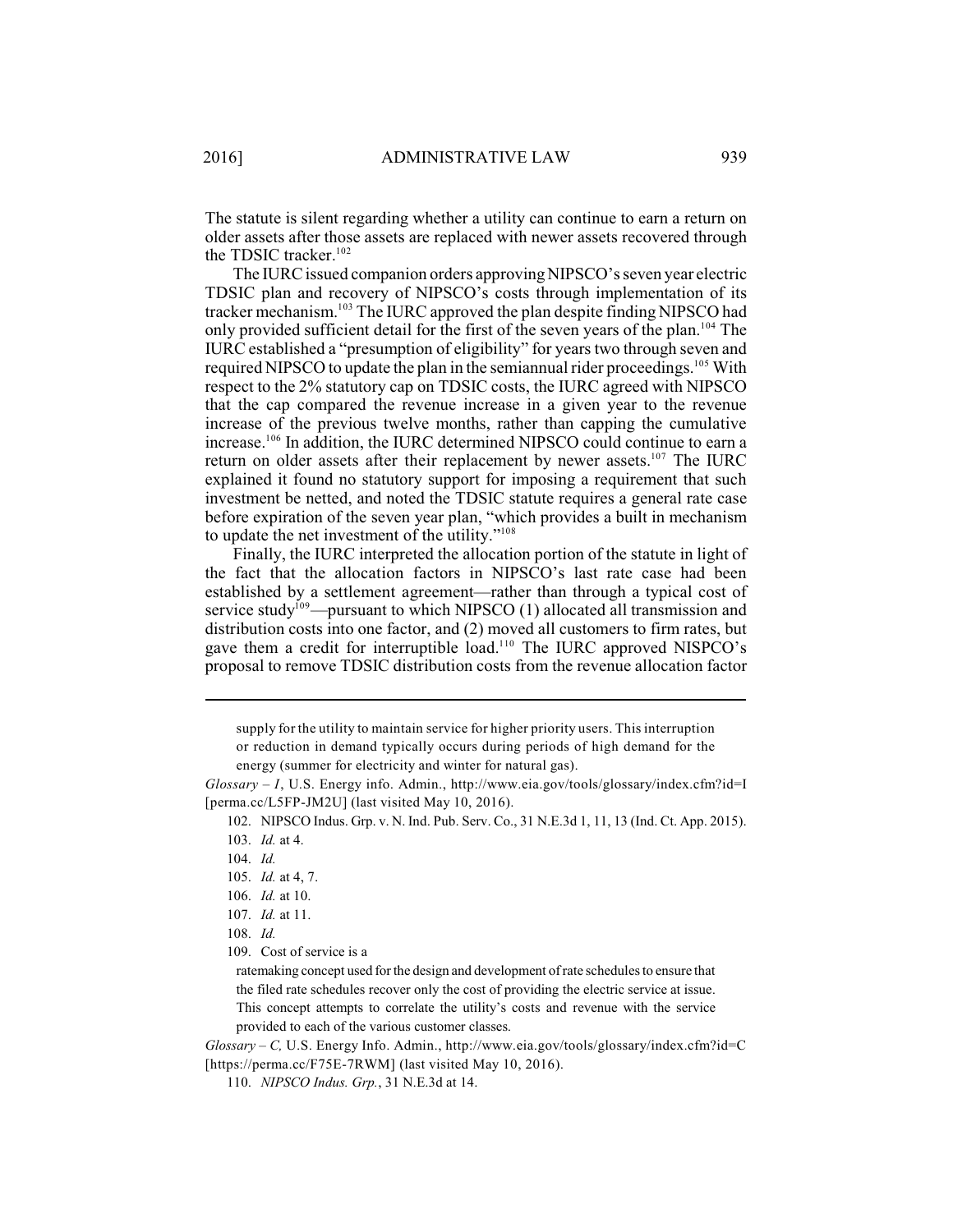applied to customers on transmission and sub-transmission rates.<sup> $111$ </sup> The IURC explained this "is a reasonable method to accomplish the alignment of the cost causation with cost allocation" and observed that if costs had been allocated pursuant to a cost of service study rather than a settlement, separate allocation factors for distribution and transmission would have been used. <sup>112</sup> In addition, the IURC found the allocation factors in NIPSCO's last rate case included non-firm load and, therefore, permitted NIPSCO to adjust the factors to remove non-firm  $load.<sup>113</sup>$ 

On appeal, the Indiana Court of Appeals reversed the IURC's approval of NIPSCO's seven year plan.<sup>114</sup> The court held the statute required the improvements to be "designated" in the plan, and the IURC did not have enough information to determine whether the plan was "reasonable" or to determine a "best estimate of the cost" of the improvements, as required by the statute.<sup>115</sup> The court explained that though the rider updating process is designed to offer flexibility, it did not "relieve the utility of providing an initial seven-year plan that meets the statutory requirements."<sup>116</sup>

The court also reversed the IURC for granting a "presumption of eligibility" to projects in years two through seven.<sup>117</sup> The court found no statutory support for such a presumption, which inappropriately shifted the burden from NIPSCO to other parties.<sup>118</sup> In addition, the court reversed the IURC regarding the removal of distribution costs from the allocation factor for transmission and subtransmission customers.<sup>119</sup> The court indicated it did not find statutory support for the removal of such costs and concluded the IURC exceeded its statutory authority by permitting this adjustment.<sup>120</sup>

The court of appeals, however, upheld the IURC's decision on other issues.<sup>121</sup> The court found the IURC did not err in interpreting the  $2\%$  cap, based on the court's interpretation of the "plain language" of the statute.<sup>122</sup> The court also upheld the IURC's removal of the non-firm load portion of interruptible customers' rates.<sup>123</sup> The court found statutory support for the removal and, therefore, concluded the removal was within the IURC's discretion and expertise.<sup>124</sup>

111. *Id.* at 14-15. 112. *Id.* at 15. 113. *Id.* at 14-15. 114. *Id.* at 17. 115. *Id.* at 8. 116. *Id.* 117. *Id.* at 9. 118. *Id.* 119. *Id.* at 16-17. 120. *Id.* at 17. 121. *Id.*  122. *Id.* at 10. 123. *Id.* at 16. 124. *Id.*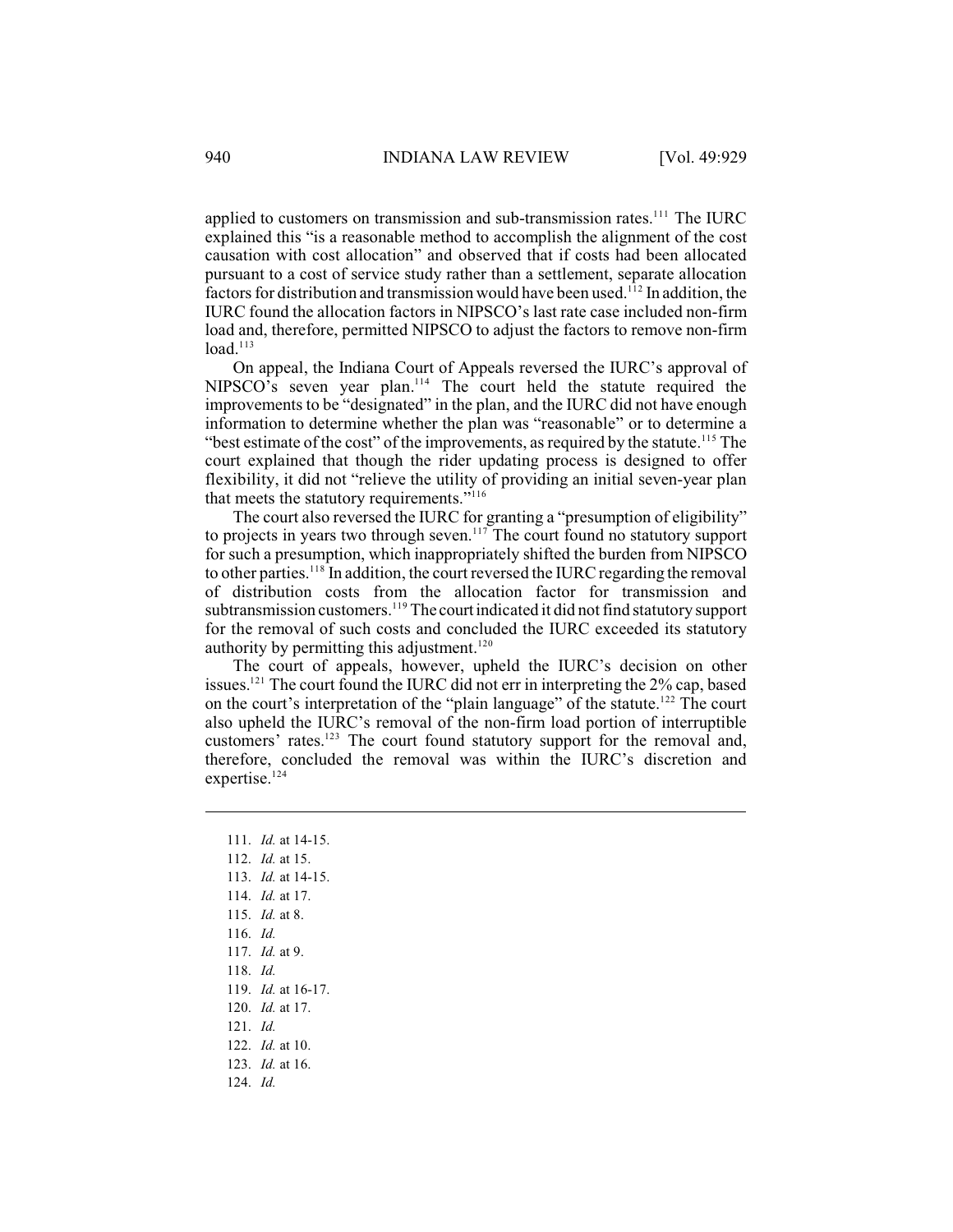The court also upheld the IURC on the issue of whether NIPSCO could continue to earn a return on older assets that had been replaced with newer assets in the TDSIC tracker.<sup>125</sup> The court agreed with the IURC that the TDSIC statute does not specifically address this issue,<sup>126</sup> and found discretion in "may" language of the statute discussing the Commission's determination of pretax return.<sup>127</sup> The court explained the IURC is given "great deference" to such matters within its special competence.<sup>128</sup> The appellees had challenged this portion of the IURC's order based in part on previous cases involving the tracking of other types of costs in which the IURC prohibited utilities from earning a return on retired assets.<sup>129</sup> Though the court expressed "significant concerns over the allegedly inconsistent treatment of this subject" by the IURC, the court nevertheless found that "in light of the deference owed to the Commission, we cannot say that its methodology is erroneous given the lack of specificity in the statutes regarding this calculation."<sup>130</sup>

Though the courts apply a deferential standard to review factual matters within an agency's expertise, the Indiana Court of Appeals reversed an agency on such a factual matter in *Esserman v. Review Board of Indiana Department of Workforce Development*. <sup>131</sup> *Esserman* concerned the claim of a longtime IDEM employee who had been denied unemployment benefits by DWD.<sup>132</sup> The employee had been responsible for supervising the review of claims from underground storage tank owners seeking reimbursements from the Excess Liability Trust Fund ("ELTF").<sup>133</sup> Following a return from medical leave,<sup>134</sup> the employee was placed on a new work improvement plan to improve efficiency.<sup>135</sup> She succeeded in all categories except serving as backup to other senior level staff and special projects.<sup>136</sup>

The employee supervised claim reviewers and was the last person to review

131. Esserman v. Review Bd. of Ind. Dep't of Workforce Dev., 23 N.E.3d 831 (Ind. Ct. App. 2014).

<sup>125.</sup> *Id.* at 17.

<sup>126.</sup> *Id.* at 11.

<sup>127.</sup> *Id.* at 13.

<sup>128.</sup> *Id.* (quoting Duke Energy Ind., Inc. v. Office of Util. Consumer Counselor, 983 N.E.2d 160, 170 (Ind. Ct. App. 2012); Office of Util. Consumer Counselor v. Citizens Tel. Corp., 681 N.E.2d 252, 255 (Ind. Ct. App. 1997)).

<sup>129.</sup> *Id.*

<sup>130.</sup> *Id.* Compare this discussion of deference to *Indiana Department of Natural Resources v. Whitetail Bluff, LLC*, 25 N.E.3d 218 (Ind. Ct. App. 2015), discussed *infra*, in which the court concluded that IDNR's statutory interpretation was not entitled to deference because the agency had changed its interpretation of the law.

<sup>132.</sup> *Id.* at 832.

<sup>133.</sup> *Id.*

<sup>134.</sup> *Id.* at 838.

<sup>135.</sup> *Id.* at 833.

<sup>136.</sup> *Id.* at 832-33.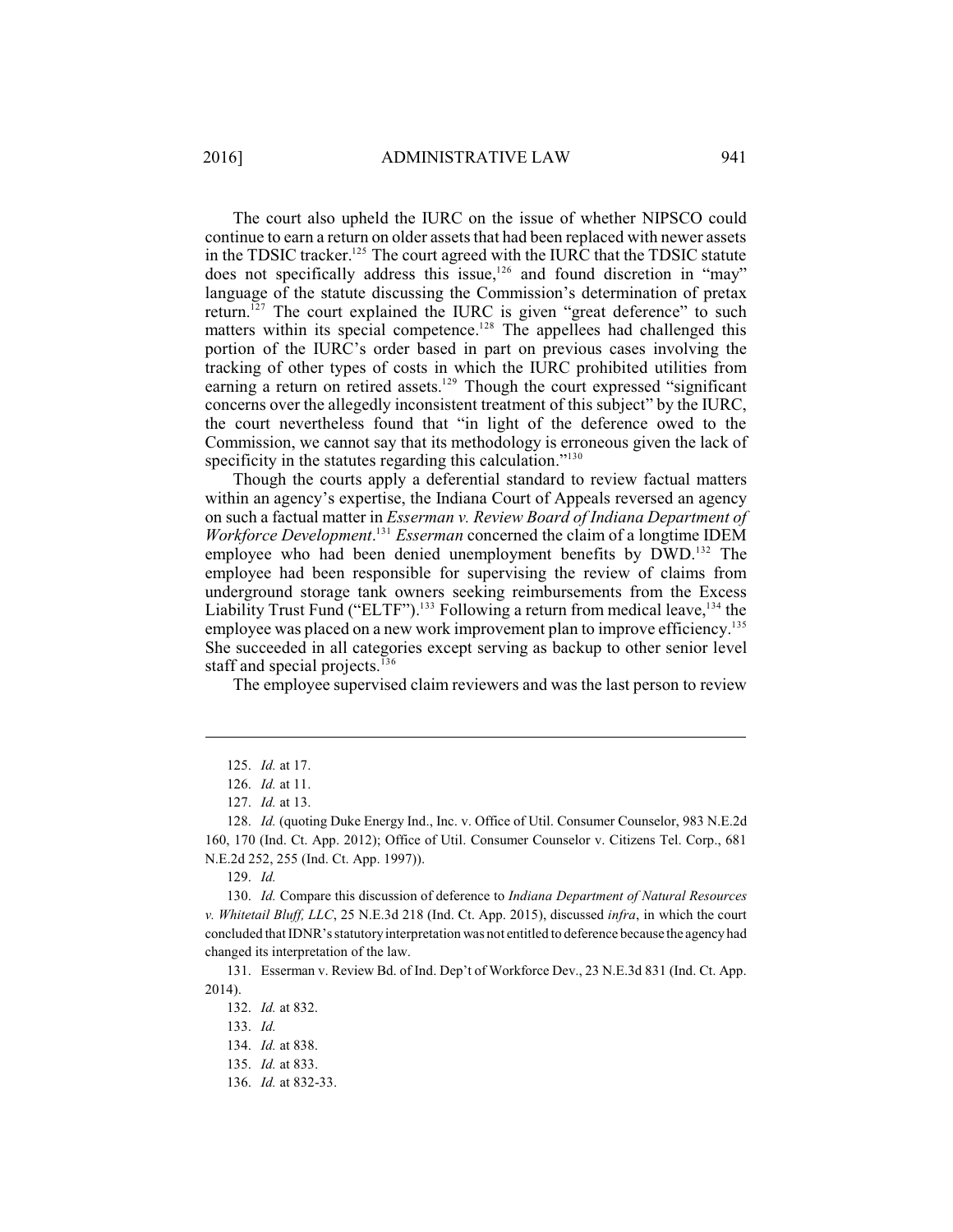claims with the associated backup documentation before distribution of funds.<sup>137</sup> Prior to termination, the employee told her supervisors that reviewing the backup documentation was the best way to identify inappropriate payments, and thus, the misuse of taxpayer funds.<sup>138</sup> She also stated she had found discrepancies in claims from almost every claim reviewer whom she supervised, which would have resulted in several thousand dollars in overpayments.<sup>139</sup> She further explained she believed it was unethical to approve payments which she had not fully reviewed.<sup>140</sup>

The employee was subsequently terminated for failure to meet work expectations.<sup>141</sup> A deputy for DWD denied her unemployment benefits, finding the employee was discharged for just cause under Indiana Code section 22-4-15-  $1(d)$  for breach of duty owed to an employer by an employee.<sup>142</sup> The employee appealed the decision to an administrative law judge  $("ALJ")$ .<sup>143</sup> In proceedings before the ALJ, she testified, due to the imposition of quotas, a number of her subordinate claim reviewers were not looking at any backup documentation and at least one of them did not review the claims at all, simply approving all costs.<sup>144</sup> She added she repeatedly raised ethical and audit issues with her supervisor, told her supervisor she would do her very best to try to meet her goals, and was working off the clock to do so.<sup>145</sup> She further testified her employer had told her to "just sign off [on the claims] and get them off [her] desk."<sup>146</sup>

The ALJ affirmed the decision of the deputy, finding the employee had been discharged for lack of performance, which was caused by doing work that was not assigned to her.<sup>147</sup> The Board affirmed the ALJ's decision, finding the employee's failure to follow instructions caused her to have insufficient time to devote to her assigned tasks and she was discharged for just cause for failing to meet her employer's performance expectations.<sup>148</sup>

On appeal, the employee argued the evidence was undisputed that she always gave her best effort to meet her goals and it was unreasonable to conclude her conduct was so unacceptable to disqualify her for unemployment benefits.<sup>149</sup> She also argued she could have been held personally liable for presenting false claims to the State for repayment and she knew the claims reviewed by her subordinates

- 137. *Id.* at 833.
- 138. *Id.* at 833-34.
- 139. *Id*. at 833.
- 140. *Id*. at 834.
- 141. *Id*.
- 142. *Id*.
- 143. *Id.*
- 144. *Id*. at 835.
- 145. *Id*.
- 146. *Id*.
- 147. *Id*. at 836.
- 148. *Id*.
- 149. *Id*.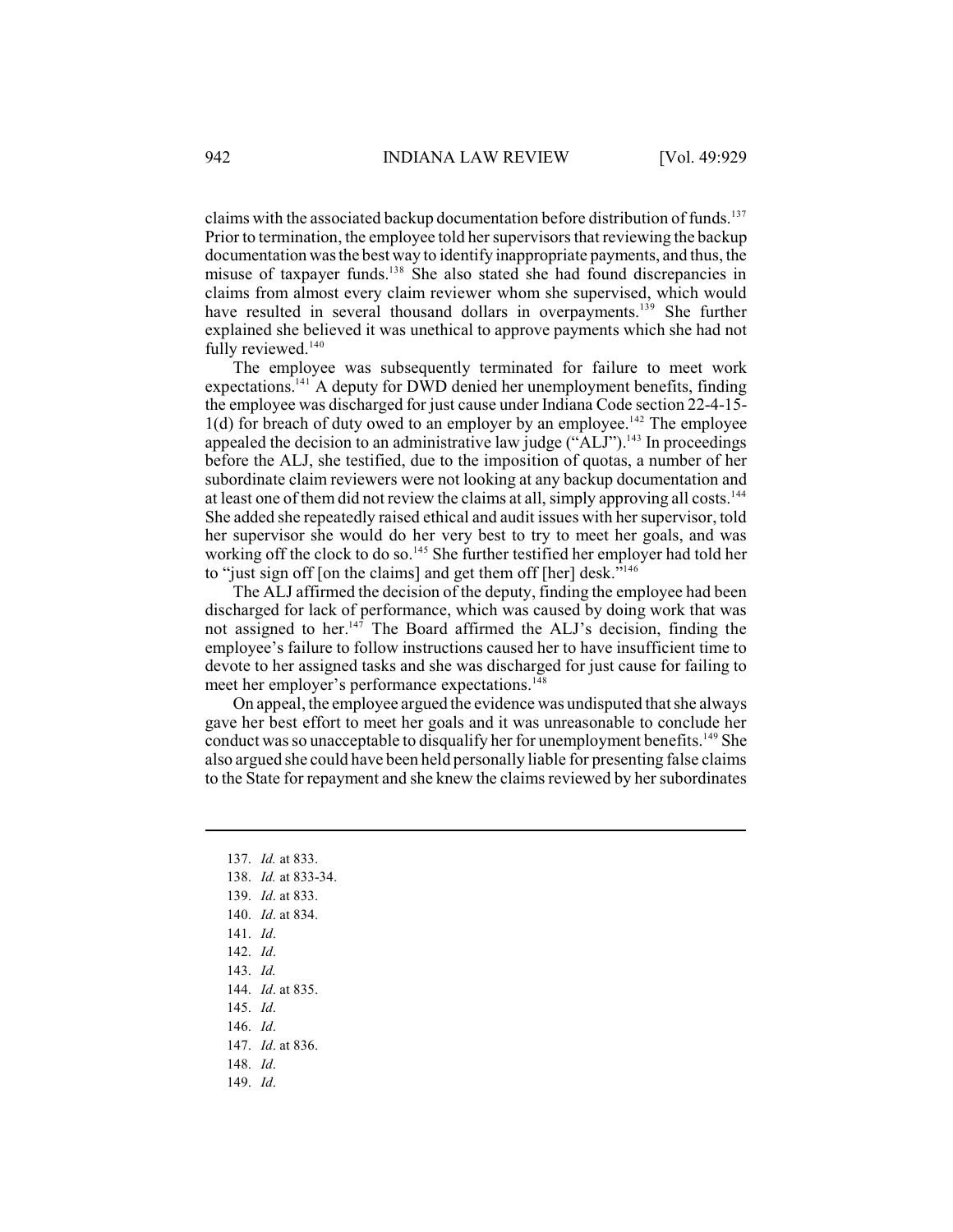were inaccurate.<sup>150</sup> The Board responded the employee deliberately disobeyed instructions regarding the properscope of her duties, her performance goals were reasonable, and she was never instructed to submit false claims.<sup>151</sup>

The court of appeals discussed the threefold standard of review of the Board's decision: "(1) findings of basic fact are reviewed for substantial evidence; (2) findings of mixed questions of law and fact—ultimate facts—are reviewed for reasonableness; and (3) legal propositions are reviewed for  $correctness." <sup>152</sup>$  The court explained matters within the Board's special competence are given greater deference, broadening the scope of what can be considered reasonable.<sup>153</sup> The court further explained breach of duty owed to an employer is an '"amorphous"' ground, '"without clearly ascertainable limits or definition, and with few rules governing its utilization."<sup>154</sup>

The court of appeals reversed the Board, in spite of the deferential standard applicable to the Board's decision.<sup>155</sup> In reviewing the record, the court noted the employee had been working for her employer for nearly twenty-five years and when she returned from medical leave, two people were doing her job full time.<sup>156</sup> The court found although the employee had failed to meet her quotas, much of this is accounted for by her medical leaves.<sup>157</sup> The court also noted while "there will always be a balance between efficiency and thoroughness in administering programs," it was also in the employer's interest to limit improper distributions.<sup>158</sup> The court concluded,

[W]e cannot say that a reasonable employee would understand that attempting to process claims accurately leading to possibly significant savings to the ELTF, and especially considering that the employee would have been held responsible for inaccurate payments of claims or held liable or discharged for knowingly authorizing overpayments, would be considered a violation of a duty reasonably owed to Employer for the purpose of being ineligible for unemployment benefits.<sup>159</sup>

The court held the employee was not discharged for just cause and was, therefore, entitled to unemployment benefits.<sup>160</sup>

<sup>150.</sup> *Id*.

<sup>151.</sup> *Id*. at 837.

<sup>152.</sup> *Id.* (citing Recker v. ReviewBd. of Ind. Dep't of Workforce Dev., 958 N.E.2d 1136, 1139 (Ind. 2011)).

<sup>153.</sup> *Id.*

<sup>154.</sup> *Id.* (quoting *Recker*, 958 N.E.2d at 1140).

<sup>155.</sup> *Id.* at 839.

<sup>156.</sup> *Id.* at 838.

<sup>157.</sup> *Id.* at 839.

<sup>158.</sup> *Id.*

<sup>159.</sup> *Id.*

<sup>160.</sup> *Id.* In its conclusion, the court noted the claim in this case, brought under statutes and caselaw governing unemployment compensation, should not be confused with caselaw governing wrongful termination. *Id.* (citing Conklin v. Rev. Bd. of Ind. Dep't of Workforce Dev., 966 N.E.2d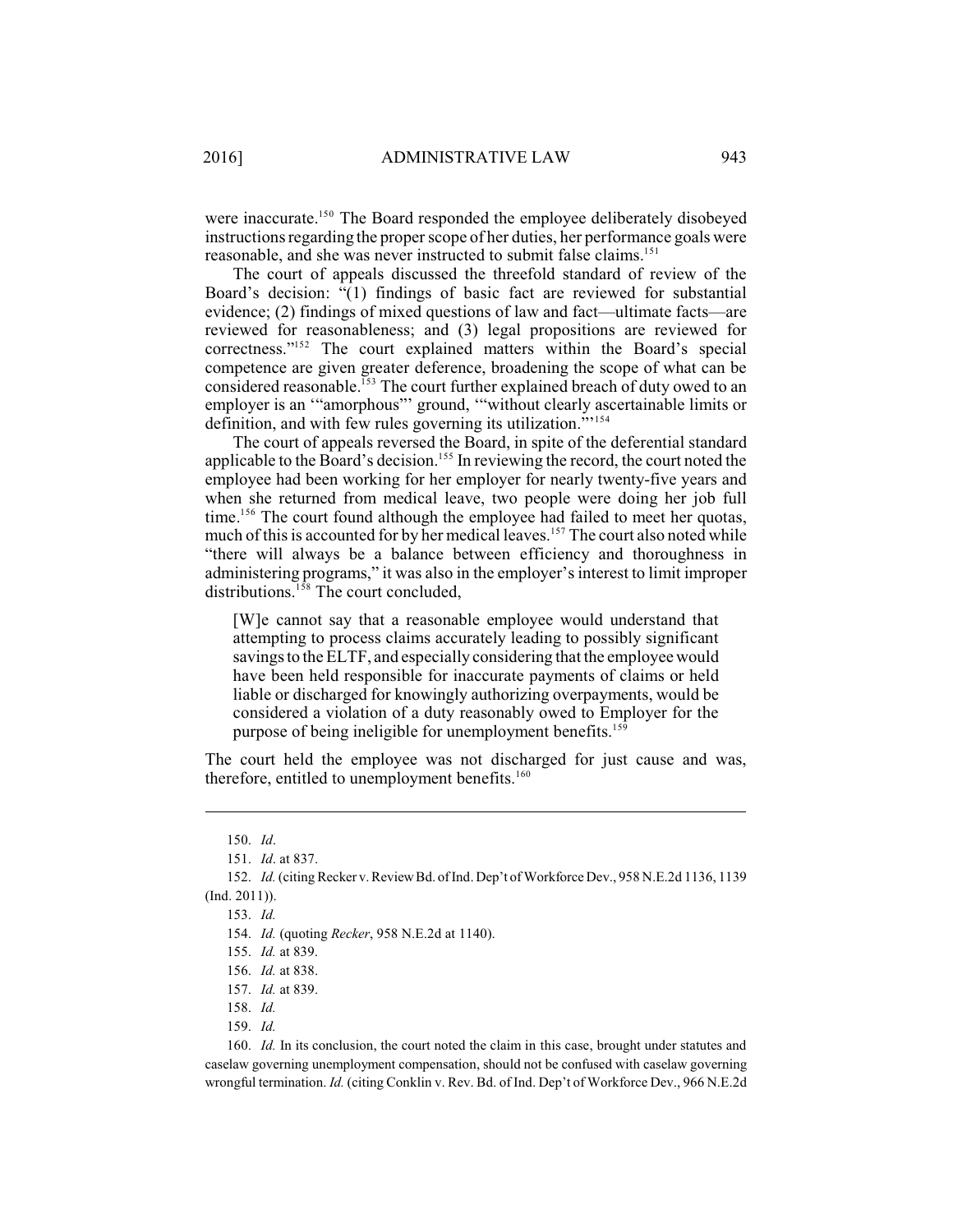In *Indiana Alcohol and Tobacco Commission v. Lebamoff Enterprises, Inc*., the Indiana Court of Appeals also addressed the deference applicable to an agency's interpretation of the statute it administers in the context of a comprehensive statutory scheme and express statutory purposes for the protection of the citizens of Indiana.<sup>161</sup> In that case, the court reviewed the Indiana Alcohol and Tobacco Commission's ("ATC") determination that Lebamoff Enterprises, Inc. ("Lebamoff") violated the rules and regulations regarding the home delivery of wine.<sup>162</sup>

Lebamoff, which held a liquor license, used common carriers to transport product (including wine) to customers.<sup>163</sup> The ATC cited Lebamoff six times for these actions.<sup>164</sup> Lebamoff appealed the citations and, in November 2011, an ALJ concluded Lebamoff violated the applicable statute by using common carriers to transport wine.<sup>165</sup> The ATC approved the ALJ's recommendations and issued a final order in February 2012.<sup>166</sup>

Lebamoff then sought judicial review of the ATC's order, arguing the ATC's interpretation of the law governing the matter—Indiana Code section 7.1-3-10-  $7^{167}$ —was unreasonable. <sup>T68</sup> The ATC responded arguing the issues raised by Lebamoff were barred by the doctrines of res judicata, collateral estoppel, and judicial estoppel.<sup>169</sup>

On appeal, the court reversed, holding the ATC's interpretation of the provisions relating to a liquor dealer's permit was reasonable.<sup>170</sup> In reaching its conclusion, the court reviewed the relevant legal landscape regarding permitting

166. *Id.*

167. The relevant statutory language reads:

A liquor dealer may deliver liquor only in permissible containers to a customer's residence or office in a quantity that does not exceed twelve (12) quarts at any one (1) time. . . . This delivery may only be performed by the permit holder or an employee who holds an employee permit.

IND. CODE § 7.1-3-10-7(c) (2015).

168. *Lebamoff*, 27 N.E.3d at 805.

169. *Id.* The ATC also requested the trial court dismiss the case for failure to file the administrative record. *Id.* The trial court granted the ATC's motion, and Lebamoff appealed. *Id.* On appeal of that decision, the court held the materials submitted were sufficient for judicial review of the legal question at issue, and remanded the case. *Id.* The trial court then held that the ATC's interpretation of Indiana Code section 7.1-3-10-7 was incorrect and the ATC's final order "amounted to an improper attempt to exercise the ATC's rulemaking function." *Id.*; *see also supra* Part I.B.

170. *Id.* at 816.

<sup>761, 766 (</sup>Ind. Ct. App. 2012)).

<sup>161.</sup> Ind. Alcohol & Tobacco Comm'n v. LebamoffEnters.,Inc., 27 N.E.3d 802 (Ind. Ct. App. 2015).

<sup>162.</sup> *Id.* at 804.

<sup>163.</sup> *Id.* at 804-05.

<sup>164.</sup> *Id.* at 805.

<sup>165.</sup> *Id.*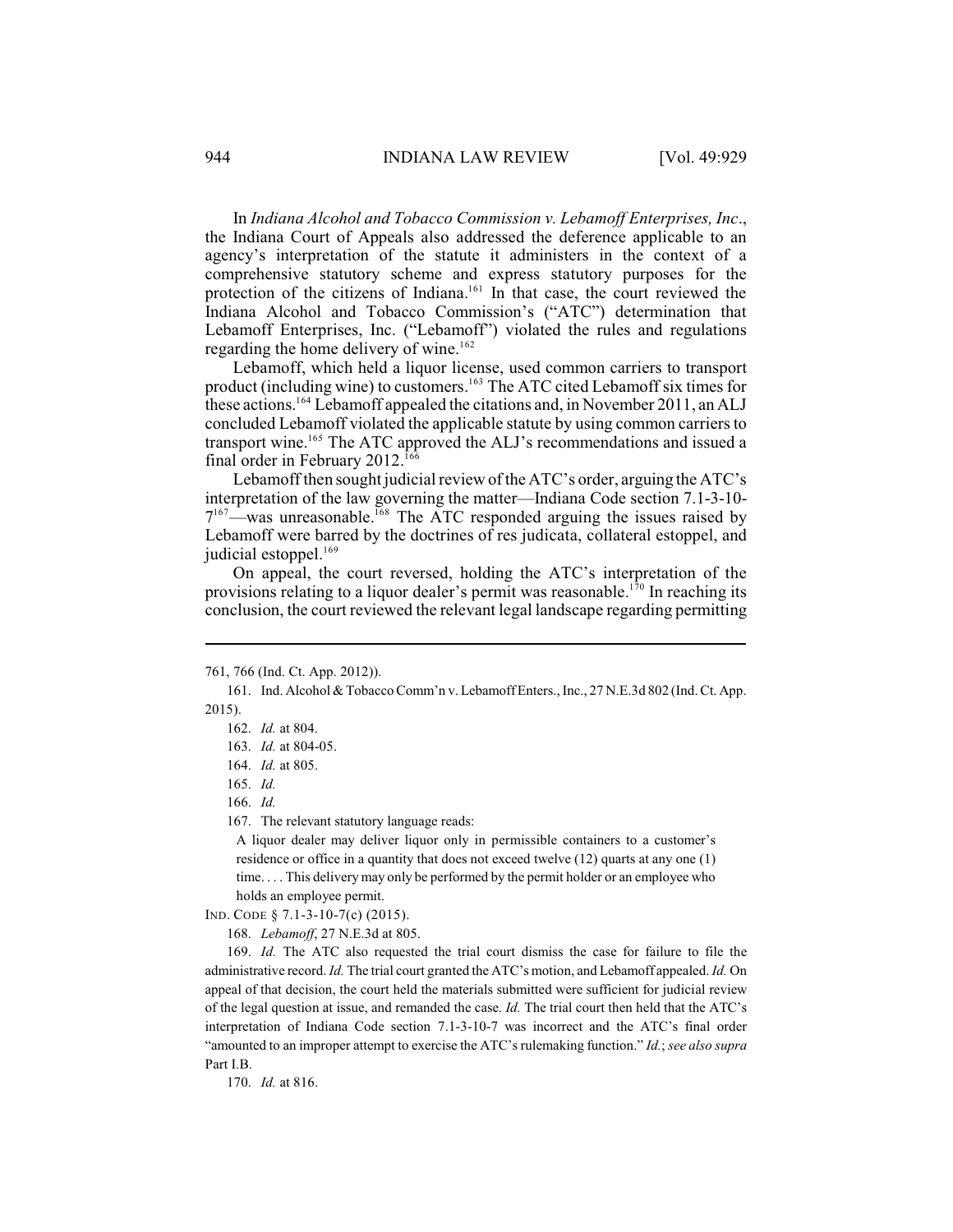of alcoholic beverages in Indiana.<sup>171</sup> The court noted the legislature set out statutory restrictions relating to the sale of alcoholic beverages in Indiana and further differentiated the scope of permissible actions through the permits available for the sale of liquor, beer, and wine.<sup>172</sup> And the court noted the legislature "crafted different rules and regulations for each of the available permits."<sup>173</sup>

While *Lebamoff* includes an interesting and informative recitation of the alcoholic beverage permitting laws, this Article focus its attention to two main issues before the court: (1) whether the court's review of the ATC's interpretation of Indiana Code section 7.1-3-10-7(c) was reasonable; and  $(2)$ whether the ATC's order reflected an improper attempt to create an agency rule.

First, the court addressed the ATC's argument that Indiana Code section 7.1- 3-10-7(c) did not allow Lebamoff to deliver wine to a customer's residence by a common carrier.<sup>174</sup> The ATC argued the relevant statutory language was unambiguous and allowed for only one reasonable interpretation—a holder of a liquor permit cannot deliver wine via common carrier.<sup> $175$ </sup> The court agreed.<sup>176</sup> Initially, the court noted the great care the Indiana General Assembly took "to differentiate the types of permits available for individuals, partnerships, or corporations that produce and sell alcoholic beverages in Indiana. Each specific type of permit has its own rules and regulations."<sup>177</sup>

Further, the court noted "that some rules and regulations are not commonly applied to all types of permits is evidence that the General Assembly intended to craft specific rules and regulations for each type of permit."<sup> $178$ </sup> Specifically, Indiana requires drivers employed by liquor retailers be trained and tested on the alcohol laws and in recognizing phony  $\text{IDs.}^{179}$  The court recognized the distinction between wineries and liquor permit holders.<sup>180</sup> It noted Indiana allows direct deliveries by carriers to wine consumers, and winery employees are not required to undergo the same training as liquor employees.<sup>181</sup> Wineries, however, must meet other statutory requirements to ensure proper age identification.<sup>182</sup> The court found Indiana does not require the same training for drivers of motor carriers as it requires of liquor permit holders and its employees (or for wineries and their employees for that matter).<sup>183</sup> Therefore, despite the difference, the

- 181. *Id.*
- 182. *Id.*

<sup>171.</sup> *Id.* at 808-12.

<sup>172.</sup> *Id.* at 804.

<sup>173.</sup> *Id.*

<sup>174.</sup> *Id.* at 812.

<sup>175.</sup> *Id.*

<sup>176.</sup> *Id.* at 814.

<sup>177.</sup> *Id.* at 812.

<sup>178.</sup> *Id.*

<sup>179.</sup> *Id.* at 813-14 (citing IND.CODE §§ 7.1-3-1.5-1, -6, -13; IND.CODE § 7.1-3-18-9 (2015)).

<sup>180.</sup> *Id.* at 813.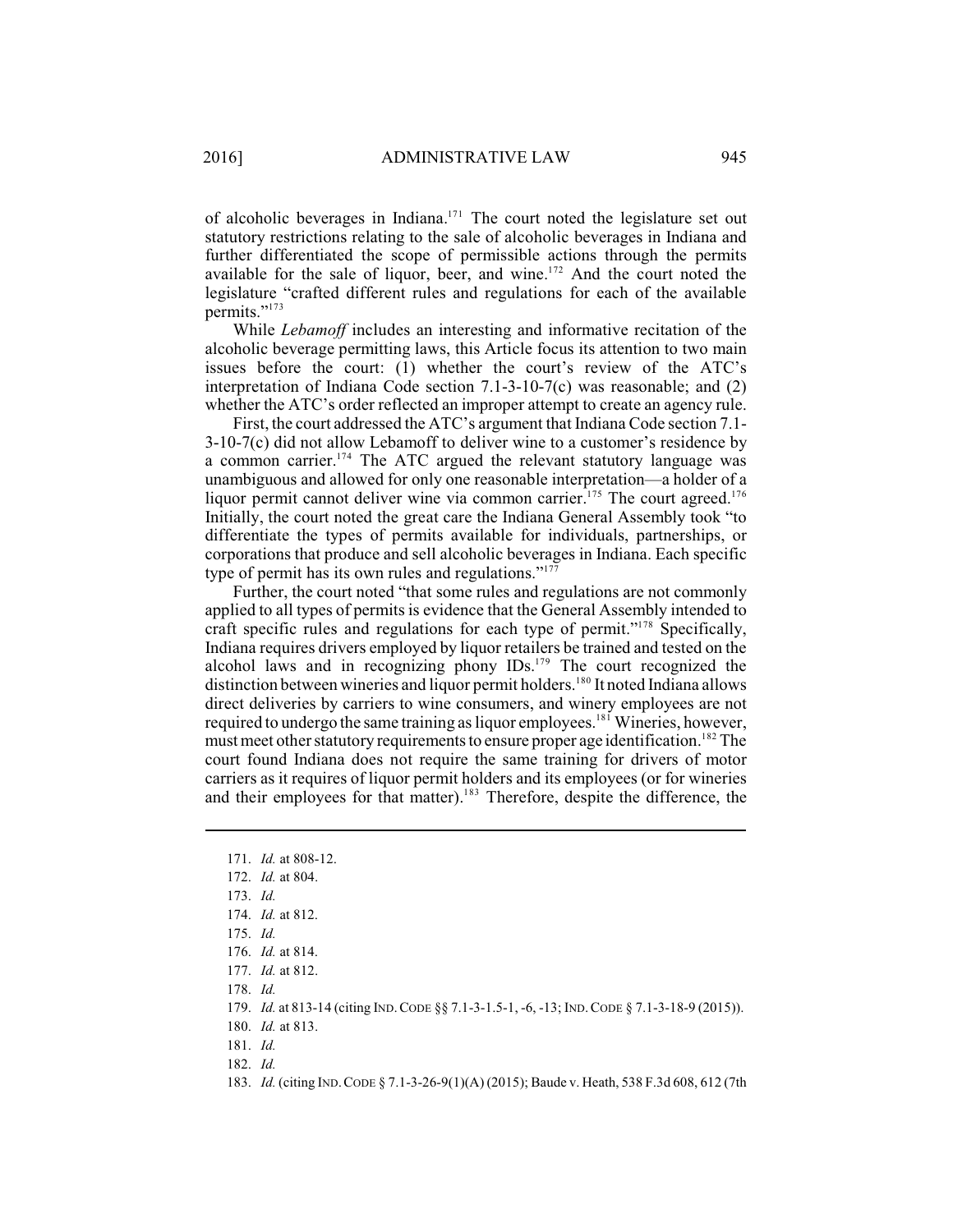court found the ATC's rationale of preventing underage drinking through face-toface age verification was preserved.<sup>184</sup>

What is more, the express statutory language supported the ATC's interpretation.<sup>185</sup> The court observed where the legislature allowed delivery of an alcoholic beverage to a customer's residence, it restricted delivery to the "permit holder" or an employee.<sup>186</sup> The court then discussed the terms "permit holder" and "permittee." $\frac{1}{87}$  Lebamoff argued "permit holder" is equivalent to the term "permittee" and would include the common carrier as an "agent . . . or other person acting on behalf of, a permittee, whenever a permittee is prohibited from doing a certain act under this title."<sup>188</sup>

The court refused to accept Lebamoff's broad reading of the relevant code provision, especially because "[a]n interpretation of a statute by an administrative agency charged with the duty of enforcing the statute is entitled to great weight, unless this interpretation would be inconsistent with the statute itself." $189$  The court noted the express language of Indiana Code section 7.1-3-10-7(c) indicated the legislature intended a home delivery of wine to be limited to the "permit holder"—" the owner, partner, or manager of the package liquor store, or an employee of the permit holder, so long as the employee holds an employee permit."<sup>190</sup> If the legislature intended to allow for home delivery by a common carrier, it would have developed clear language as it did in other sections. 191 Ultimately, the court held the ATC's interpretation of Indiana Code section 7.1- 3-10-7(c) was reasonable and a liquor permit holder could not engage common carriers to deliver wine to consumers under the express language of the statute.<sup>192</sup>

Second, turning to the issue of whether the ATC's order constituted an improper attempt to create an agency rule, the court relied on several factors.<sup>193</sup> Initially, the court noted "[i]t is undisputed that '[a]n administrative agency must follow the procedures outlined for it and the law which establishes the agency; an administrative agency can have no more or less power than the statute creating

193. *Id.* at 815-17.

Cir. 2008)). The court made an interesting point in dicta, observing that the case may be different if a motor carrier sought permission to opt-in to the training requirement. The court stated: "That would both weaken the attempt to justify the challenged law on the basis of the Twenty-First Amendment (which so far as relates to this case merely allows a state to take reasonable measures for preventing underage drinking), and discriminate without apparent justification against motor carriers." *Id.* at 813. Because no common carrier was a party to this case or seeking to opt into the training requirement, the court did not analyze the issue further. *Id.* at 813-14.

<sup>184.</sup> *Id.* at 814.

<sup>185.</sup> *Id.* at 812-14.

<sup>186.</sup> *Id.* at 812-13.

<sup>187.</sup> *Id.* at 814.

<sup>188.</sup> *Id.* (quoting IND. CODE § 7.1-1-3-30).

<sup>189.</sup> *Id.* at 807 (quoting LTV Steel Co. v. Griffin, 730 N.E.2d 1251, 1257 (Ind. 2000)).

<sup>190.</sup> *Id.* at 814.

<sup>191.</sup> *Id.* (citing IND. CODE § 7.1-3-26-9).

<sup>192.</sup> *Id.*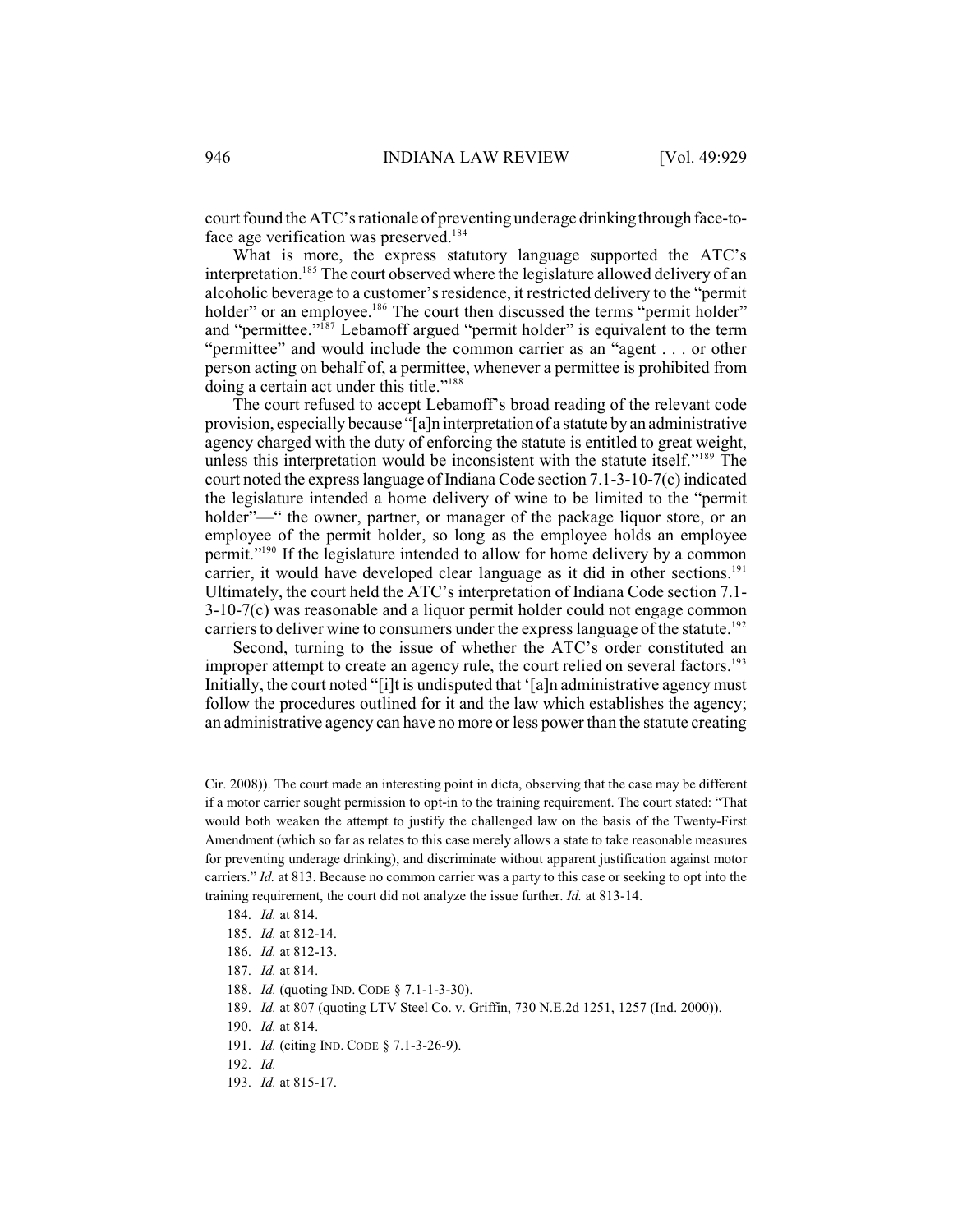it grants."<sup>194</sup> An administrative "rule" is defined in Indiana Code section 4-22-2-3(b) as "the whole or any part of an agency statement of general applicability that: (1) has or is designed to have the effect of law; and (2) implements, interprets, or prescribes: (A) law or policy; or (B) the organization, procedure, or practice requirements of an agency."<sup>195</sup> The court may not reweigh the evidence—it must consider the record in the light most favorable to the ATC's decision.<sup>196</sup> A "rulemaking action" is defined by the Indiana Code as "the process of formulating or adopting a rule[,]" and the agency must follow certain procedures when engaging in rulemaking.<sup>197</sup> By contrast, an administrative adjudication is "the administrative investigation, hearing, and determination of any agency of issues or cases applicable to particular parties."<sup>198</sup>

The court observed the ATC'sfinal order *retrospectively* determined whether six specific acts amounted to a violation of the applicable statutory authority.<sup>199</sup> There was an investigation, evidence was collected, and the ATC made findings based on the information learned during the investigation.<sup>200</sup> Those actions are more akin to the adjudicatory function of the agency.<sup>201</sup> Hence, the ATC did not engage in rulemaking.<sup>202</sup> The court found Lebamoff's reliance on prior cases was misplaced.<sup>203</sup> Lebamoff primarily relied on *Miller Brewing Co. v. Bartholomew County Beverage Co.* for its argument that the "ATC's final order reflected an improper attempt to create an agency rule without following the applicable rulemaking procedures."<sup>204</sup> In that case, there was a change in price promotion and volume discount allowance reimbursement programs.  $205$  On appeal, the court concluded although it was termed an "order," the IABC's [the ATC's predecessor] decision was a rule because it prescribed a "limit on inter- and intra-APR price discount differentials, and is a statement of general and prospective applicability."<sup>206</sup> The court held, unlike the decision in *Miller Brewing Company*, the ATC's order in this case was "an interpretation of what we believe to be unambiguous existing statutory language<sup>[]"</sup> and "the interpretation was necessary to retrospectively determine whether the specific alleged violations that were at

204. *Id.*

<sup>194.</sup> *Id.* at 815 (quoting Ind. Air Pollution Control Bd. v. City of Richmond, 457 N.E.2d 204, 206 (Ind. 1983)).

<sup>195.</sup> IND. CODE § 4-22-2-3(b).

<sup>196.</sup> *See Lebamoff*, 27 N.E.3d at 806-07 (discussing the standard of review).

<sup>197.</sup> IND. CODE § 4-22-2-3(c).

<sup>198.</sup> *Lebamoff*, 27 N.E.3d at 815 (quoting Blinzinger v. Americana Healthcare Corp., 466 N.E.2d 1371, 1374 (Ind. Ct. App. 1984)).

<sup>199.</sup> *Id.* (emphasis added).

<sup>200.</sup> *Id.*

<sup>201.</sup> *Id.* at 817.

<sup>202.</sup> *Id.*

<sup>203.</sup> *Id.* at 816.

<sup>205.</sup> Miller Brewing Co. v. Bartholemew Cty. Beverage Co., 674 N.E.2d 193, 196 (Ind. Ct. App. 1997).

<sup>206.</sup> *Id.* at 202.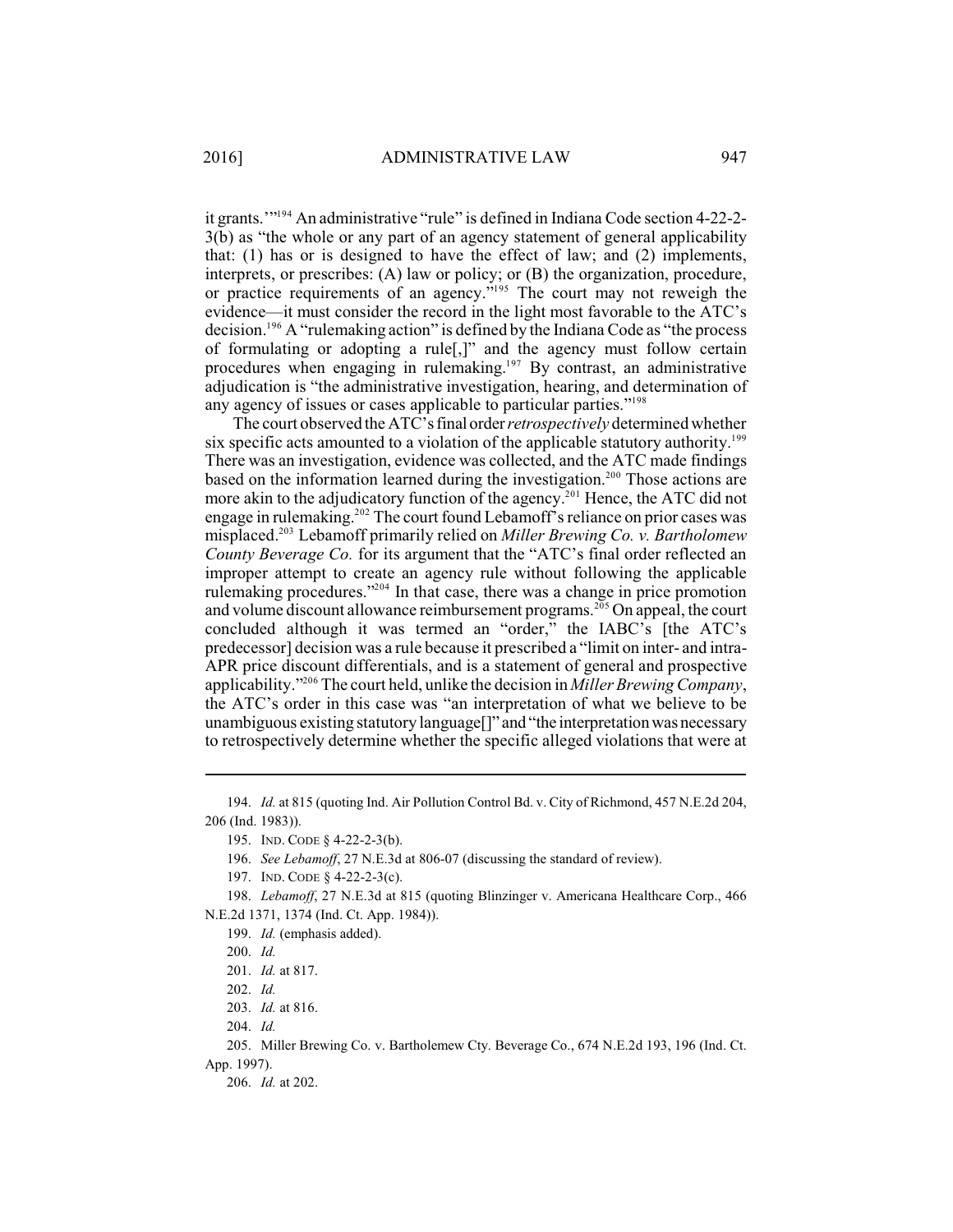issues were in fact violations under the law."<sup> $207$ </sup> As a result, the ATC's decision was not improper rulemaking.<sup>208</sup>

In some instances, courts are reluctant to side with the agency's decision when its actions are clearly outside the scope of its authority.<sup>209</sup> That was the case in *Etzler v. Indiana Department of Revenue*<sup>210</sup> In *Etzler*, the Indiana Department of Revenue ("Department") filed tax warrants against an individual in Marshall County and obtained a judgment creating a lien on the individual's property in that county.<sup>211</sup> Later, in an attempt to collect unpaid taxes owed by the individual, the Department levied on money located in Marion County.<sup>212</sup> It did not, however, have a judgment in Marion County, nor did it establish an interest in property located outside of Marshall County.<sup>213</sup>

The court determined the Department was not authorized to levy on property on which a lien has not been established.<sup>214</sup> The Department sought, and the court granted, rehearing.<sup>215</sup> On rehearing, the court affirmed its prior decision that its reading of the relevant statutory authority, Indiana Code chapter 6-8.1-8, was  $correct.^{216}$  In reaching that conclusion, the court considered the Department's contentions that it must have wide authority to levy on property anywhere in the state and the expanded power comports with its charge to collect a person's unpaid tax debt.<sup>217</sup> Moreover, the Department argued certain sections that provide it with authority to collect unpaid tax debts unilaterally "should be read independently of one another, and that county-specific limitations on the Department's remedial measures do not exist unless specifically stated."<sup>218</sup>

In rejecting the Department's arguments, the court relied on the wellestablished maxim that administrative agencies have: "[O]nly those powers conferred on [them] by the legislature, and unless [the court] find[s] the grant of powers and authority in the statute, we conclude that no power exists. $^{3219}$  The court did not find the existence of the power allowing the Department to levy on property throughout the State in the name of tax debt collection other than when the Department's ability to collect is jeopardized.<sup>220</sup> The court did not find that the Department's ability to collect was jeopardized and upheld its decision on

- 210. *Id.*
- 211. *Id.* at 252.
- 212. *Id.*
- 213. *Id.*
- 214. *Id.*
- 215. *Id.*
- 216. *Id.* at 258.
- 217. *Id.* at 255.
- 218. *Id.*
- 219. *Id.* at 256.
- 220. *Id.*

<sup>207.</sup> *Lebamoff*, 27 N.E.3d at 816.

<sup>208.</sup> *Id.* at 817.

<sup>209.</sup> *See, e.g.*, Etzler v. Ind. Dep't of Revenue*,* 43 N.E.3d 250 (Ind. Ct. App. 2015).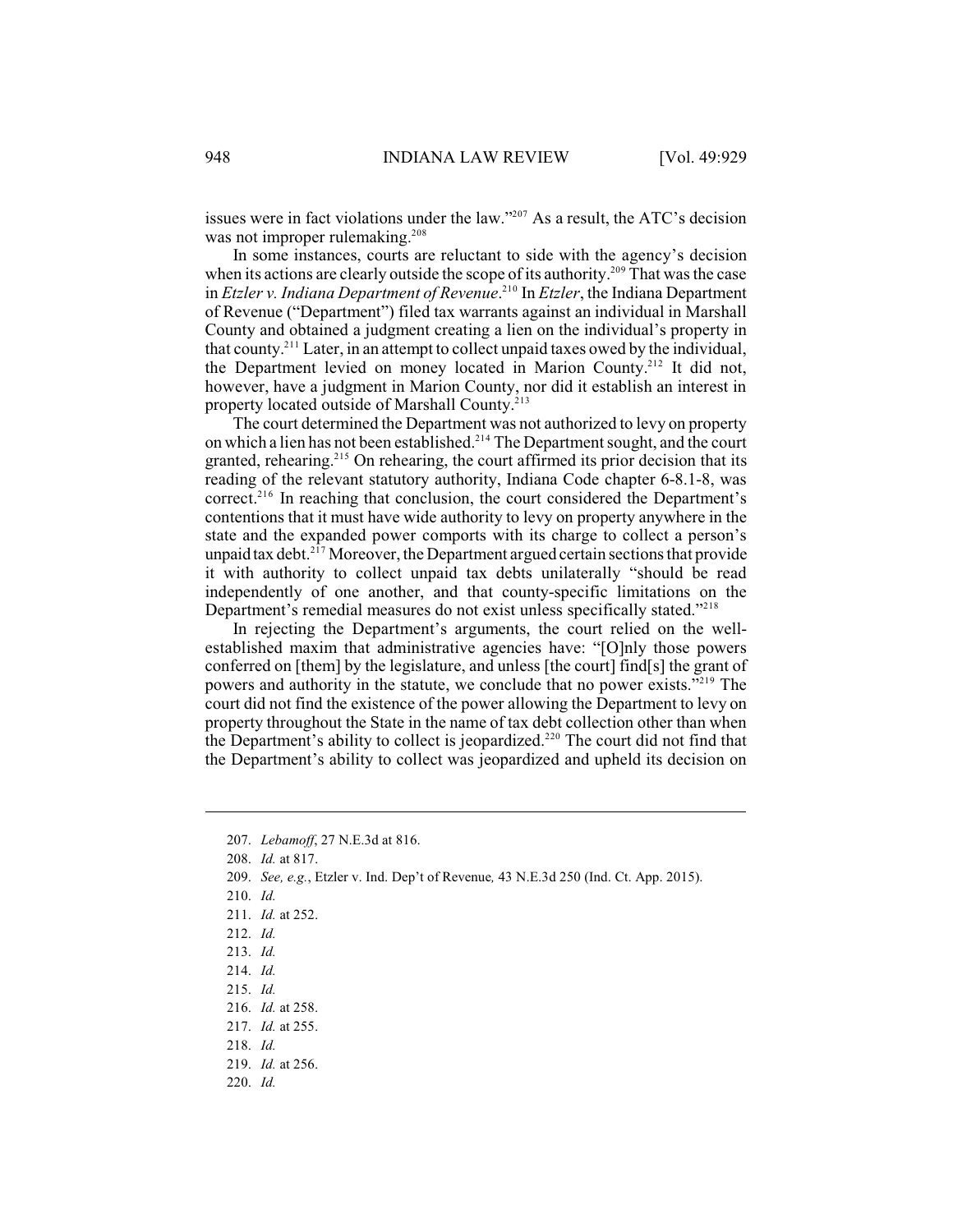rehearing.<sup>221</sup>

### *C. Validity of Administrative Regulations*

Just as administrative agencies must stay within the scope of the authority conveyed by statute in individual cases, they must also stay within the scope of their jurisdiction when enacting administrative regulations. In *Indiana Department of Natural Resources v. Whitetail Bluff, LLC*, the court of appeals addressed both the jurisdiction of the Indiana Department of Natural Resources ("IDNR") over "high fence" hunting of deer, as well as the validity of administrative rules that it had passed on this issue.<sup>222</sup> In 1997, one of the appellees had contacted IDNR to determine the legality of establishing a business to permit the hunting of privately-owned deer enclosed within a nine foot  $fence.<sup>223</sup> **IDNR** responded it found "nothing illegal or contrary to [its] hunting$ laws regarding [appellee's] business proposal," but warned appellee to "please be aware of the fact that state statutes and rules may change in the future that would disallow the type of business venture that you have described to us."224 The appellee subsequently enclosed over 100 acres with a nine-foot fence, populated it with privately-owned deer, obtained a game breeder's license, and commenced operations. 225

In 2005, the Indiana General Assembly enacted Indiana Code section 14-22- 20.5, governing the livestock operations of deer and other members of the cervidae family.<sup>226</sup> Later that year, IDNR passed an emergency rule requiring anyone possessing Whitetail deer to hold a game breeder's license, and prohibiting any holder of such a license from hunting them.<sup>227</sup> IDNR issued a press release indicating the new legislation authorized cervidae farming, but specifically precluded the hunting of cervidae livestock, and the Indiana General

but does not involve the hunting of privately owned cervidae.

<sup>221.</sup> *Id.*

<sup>222.</sup> Ind. Dep't of Nat. Res. v. Whitetail Bluff, LLC, 25 N.E.3d 218 (Ind. Ct. App.), *trans. denied*, 31 N.E.3d 977 (Ind. 2015).

<sup>223.</sup> *Id.* at 220.

<sup>224.</sup> *Id.* at 221.

<sup>225.</sup> *Id.* at 221-22.

<sup>226.</sup> The statute defined "cervidae livestock operation" as an operation that:

<sup>(1)</sup> has a game breeders license issued by the department of natural resources under IC 14-22-20;

<sup>(2)</sup> contains privately owned cervidae; and

<sup>(3)</sup> involves the breeding, propagating, purchasing, selling, and marketing of cervidae or cervidae products;

IND. CODE § 14-22-20.5-2 (2015). The statute also provided cervidae products were the property of the owner, and that meat from a cervidae livestock operation may be sold to the general public*. Id*. § 14-22-20.5-4, -5.

<sup>227.</sup> *Whitetail Bluff*, 25 N.E.3d at 222.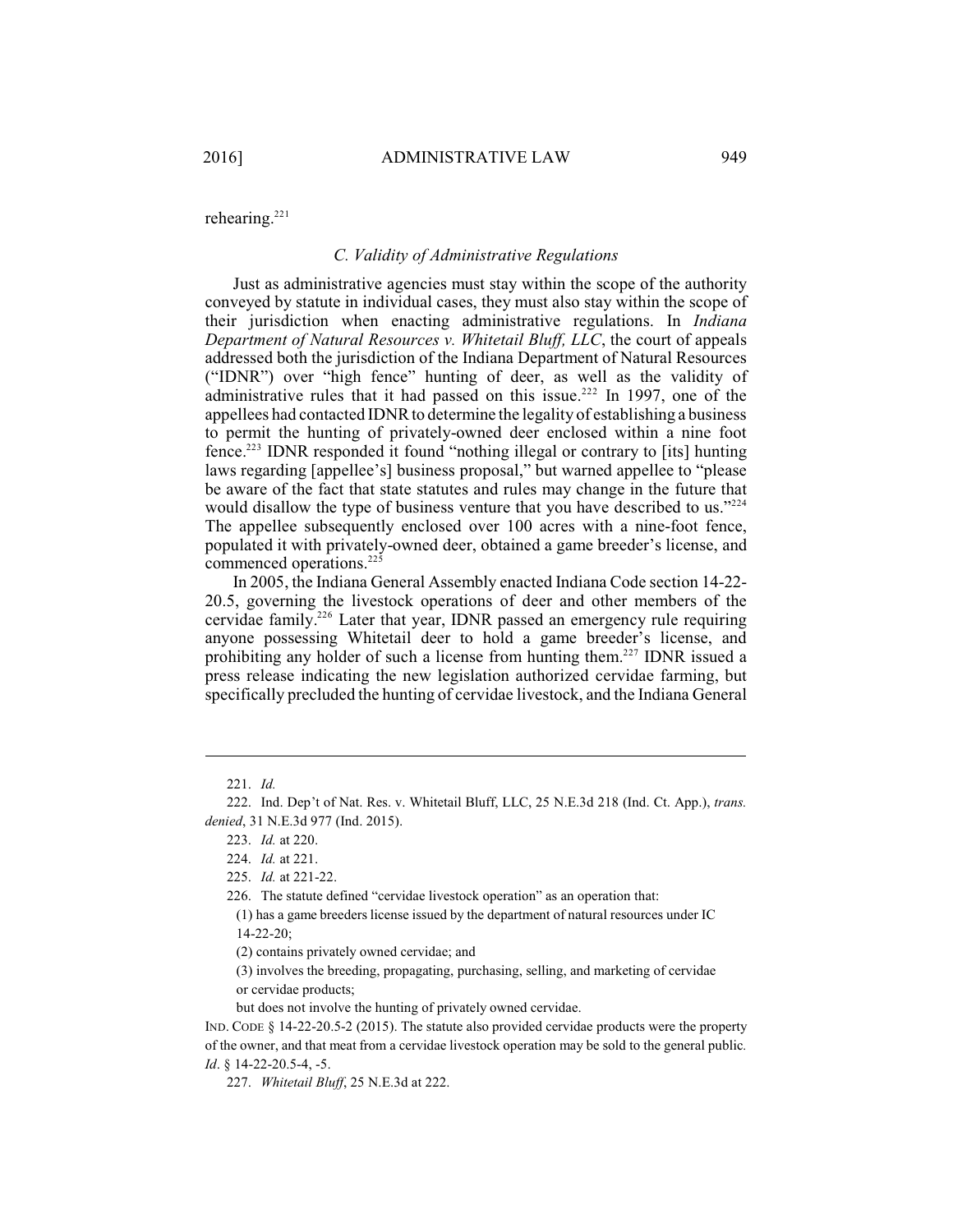Assembly left the issue of high-fence hunting to IDNR.<sup>228</sup> The press release also indicated high-fence hunting was currently occurring pursuant to a "loophole" in the Shooting Preserve Statute, which required IDNR to identify exotic mammals that can be hunted, though IDNR had never identified any such mammals.<sup>229</sup> The emergency rule was thus designed to close any potential loopholes.<sup>230</sup>

Whitetail Bluff challenged the emergency rule and was granted summary judgment at the trial court.<sup>231</sup> On appeal, IDNR argued Indiana Code section 14-22-20.5-2 explicitly prohibits the hunting of privately owned deer, and that IDNR has authority over such operations pursuant to subsection (b) of Indiana Code section  $14-22-1-1$ ,<sup>232</sup> which provides that:

- (a) All wild animals, except those that are:
	- (1) legally owned or being held in captivity under a license or permit as required by this article; or
	- (2) otherwise excepted in this article;
- are the property of the people of Indiana.
- (b) The department shall protect and properly manage the fish and wildlife resources of Indiana. 233

IDNR argued subsections (a) and (b) must be read independently from one another, such that IDNR has authority over all fish and wildlife, regardless of whether they are captive animals under subsection  $(a)$ <sup>234</sup> Whitetail Bluff countered IDNR does not have jurisdiction over legally owned captive wild animals, and that IndianaCode section 14-22-20.5-2 does not prohibit the hunting of captive deer. 235

The court of appeals affirmed in a divided opinion.<sup>236</sup> The court rejected IDNR's argument that subsections (a) and (b) of Indiana Code section 14-22-1-1 must be read independently of each other, noting that "[w]e are hard-pressed to understand why the exception described in subsection (a) was created if it was not to be understood in juxtaposition to the general conferral of authority set out in subsection (b)." $237$  Accordingly, the court held the statute does not confer jurisdiction on IDNR to protect and manage wild animals legally owned or held in captivity under a license or permit.<sup> $238$ </sup> The court also held Indiana Code section 14-22-20.5-2 is merely a definitional section that describes what a cervidae

- 229. *Id.*
- 230. *Id.*
- 231. *Id.* at 223-24.
- 232. *Id.* at 224.
- 233. IND. CODE § 14-22-1-1 (2015).
- 234. *Whitetail Bluff*, 25 N.E.3d at 224.
- 235. *Id.*
- 236. *Id.* at 229.
- 237. *Id.* at 226.
- 238. *Id.* at 227.

<sup>228.</sup> *Id.* at 223.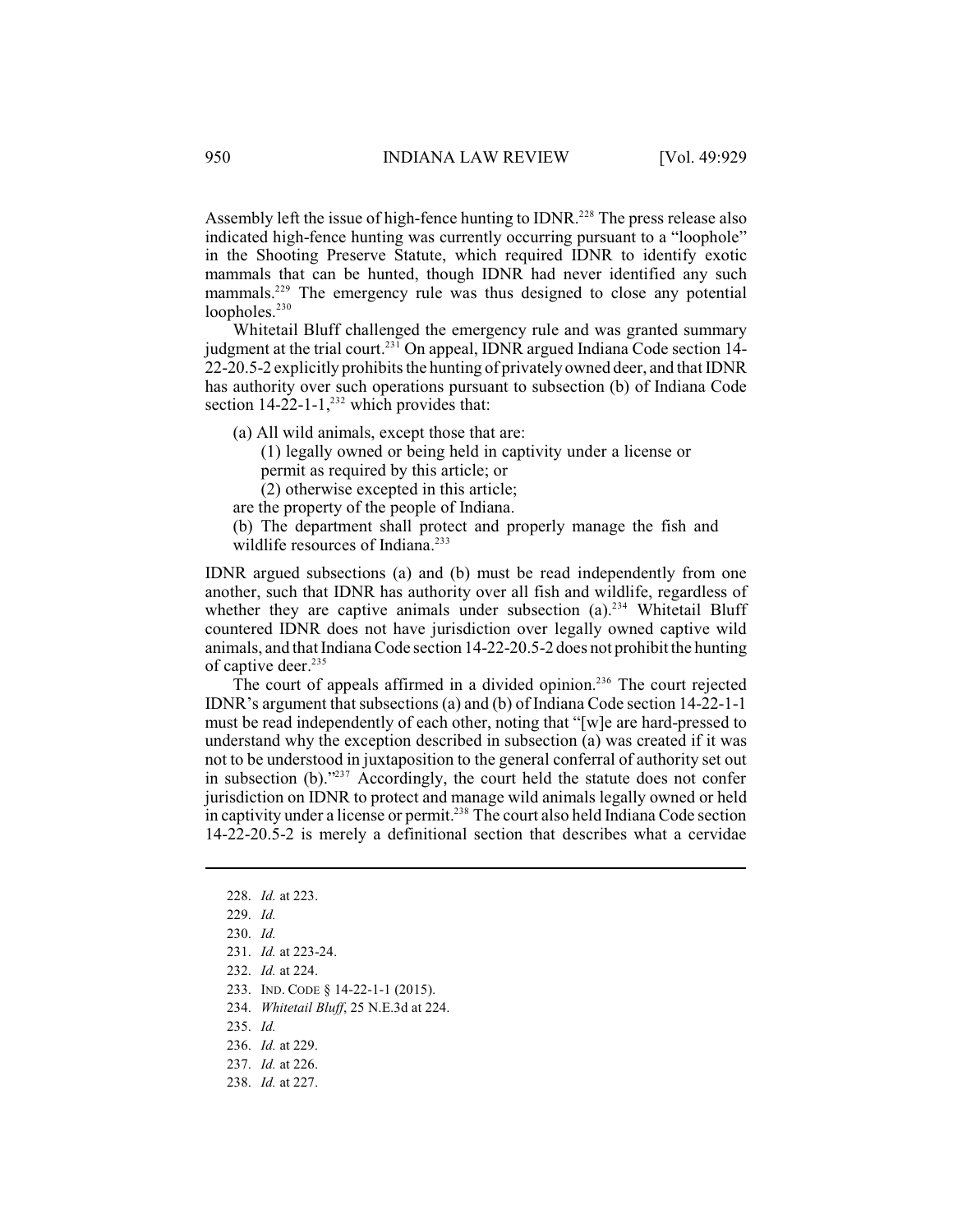livestock operation is, and that it does not prohibit the activity of high-fence hunting.<sup>239</sup> The court stated because IDNR altered its interpretation of the statute, the altered interpretation is not entitled to deference customarily extended to an administrative agency's interpretation.<sup>240</sup> The court of appeals' statement that an agency is not entitled to deference when it changes its interpretation of a statute contrasts with the approach taken by the court of appeals in *NIPSCO Industrial Group v. Northern Indiana Public Service Co.*,<sup>241</sup> in which the court of appeals treated the IURC's interpretation of a regulation with deference despite expressing "significant concerns over the allegedly inconsistent treatment of this subject" by the IURC.<sup>242</sup>

The court also rejected the citations by amicus curiae to administrative rules passed by IDNR, stating the validity of such rules "depends entirely upon whether the subject matter addressed in those provisions falls within the scope of authority granted to the relevant agency by the General Assembly."<sup>243</sup> Finally, the court indicated it did not consider any policy arguments on the issue of highfence hunting because it found current law does not prohibit the practice.<sup>244</sup>

Chief Judge Vaidik dissented.<sup>245</sup> She stated the subsections of Indiana Code section 14-22-1-1 should be read separately, with subsection (a) conferring ownership over all wild animals except those in captivity on the people of Indiana, and subsection (b) granting IDNR authority over all fish and wildlife resources, regardless of ownership.<sup>246</sup> She also pointed to other statutes (Indiana Code sections 14-22-2-3 and 14-22-2-5) discussing IDNR'sjurisdiction over wild animals on both public and private property, as well as statutes that specifically discuss IDNR's authority to regulate privately owned wild animals, including the game-breeders statute (Indiana Code section 14-22-20-1), the wild animal permit law (Indiana Code section 14-22-26), and the shooting preserves statute (Indiana Code section 14-22-31-7).<sup>247</sup> She explained that "[t]hese varied examples show that the legislative scheme was to grant the State the authority to protect and manage animals both wild and domesticated, even those it does not own, and even when the animals are on private property."<sup>248</sup> She further explained, "I believe that IDNR can regulate canned hunting and specifically Whitetail Bluff's high-fence hunting operation."<sup>249</sup>

Another example of a court invalidating an administrative regulation because it was outside the scope of the agency's authority can be found in *Lowe's Home*

- 242. NIPSCO Indus. Grp. v. N. Ind. Pub. Serv. Co., 31 N.E.3d 1, 13 (Ind. Ct. App. 2015).
- 243. *Whitetail Bluff*, 25 N.E.3d at 228.
- 244. *Id.* at 228-29.
- 245. *Id.* at 229-32 (Vaidik, C.J., dissenting).
- 246. *Id.* at 230.
- 247. *Id.* at 229-31.
- 248. *Id.* at 231.
- 249. *Id.*

<sup>239.</sup> *Id.*

<sup>240.</sup> *Id.* at 227-28.

<sup>241.</sup> *See supra* Part II.B and accompanying text.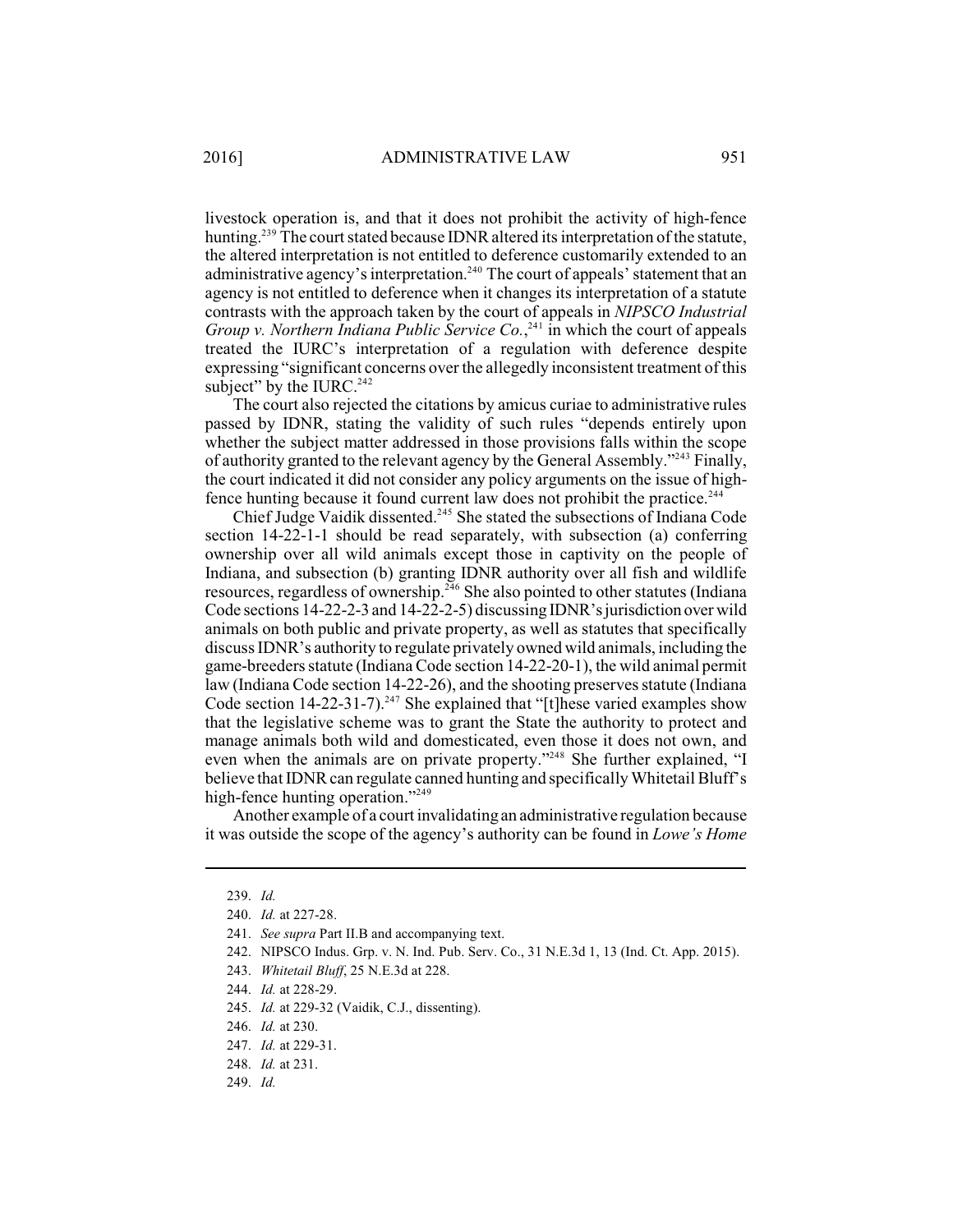*Centers, LLC v. Indiana Department of State Revenue.*<sup>250</sup> In that case, the Indiana Tax Court examined the validity of two administrative regulations in the context of determining whether, when Lowe's enters into contracts with customersto sell and install construction material, the retailer may self-assess and remit use tax, or whether it must collect sales tax from its customers.<sup>251</sup>

Indiana law imposes sales tax on retail transactions in Indiana and a use tax is imposed on transactions that would have been subject to sales tax, but for some reason have escaped it.<sup>252</sup> Use tax also applies "on the addition of tangible personal property to a structure or facility, if, after its addition, the property becomes part of the real estate on which the structure or facility is located."<sup>253</sup> The Department of State Revenue ("Department") contended Lowe's was required to collect sales tax using the retail price of the construction material from its customers for its installation contracts.<sup>254</sup> Under this interpretation, the transaction was bifurcated into two events: "(1) [the] retail sale of tangible personal property subject to sales tax . . . and (2) the subsequent, non-taxable service of adding that tangible personal property to a structure or facility."<sup>255</sup> The Department also argued the "installation contracts were time and material contracts not lump sum contracts."<sup> $256$ </sup> Its argument relied on two administrative regulations, 45 Indiana Administrative Code sections 2.2-3-9 and 2.2-4-22, which provide contractors owe no use tax when they enter into time and materials contracts "because [their] customer[s] [are] liable for the sales tax on any construction material supplied thereunder."<sup>257</sup> However, when contractors "use[] a lump sum contract, [they are] required to self-assess and remit use tax on the construction materials supplied."<sup>258</sup>

Lowe's moved for summary judgment and the tax court granted the motion on several grounds.<sup>259</sup> First, the court found customers entering into installment contracts are not only purchasing materials (such as tiles), but rather are purchasing completed projects (such as floors).<sup>260</sup> Customers do not acquire title until after installation, at which point the materials have already become real property, which is not subject to sales tax.<sup>261</sup> The court concluded because Lowes did not transfer title to real property, it did not need to charge customers sales  $\text{tax.}^{262}$ 

<sup>250.</sup> 23 N.E.3d 52 (Ind. T.C. 2014), *trans denied*., 31 N.E.3d 976 (Ind. 2015).

<sup>251.</sup> *Id.*

<sup>252.</sup> *Id.* at 54-55 (discussing IND. CODE §§ 6-2.5-2-1(a), -3-2(a) (2015)).

<sup>253.</sup> *Id.* at 55 (quoting IND. CODE § 6-2.5-3-2(c)).

<sup>254.</sup> *Id.* at 56.

<sup>255.</sup> *Id.*

<sup>256.</sup> *Id.* at 57.

<sup>257.</sup> *Id.*

<sup>258.</sup> *Id.* at 58.

<sup>259.</sup> *Id.* at 54, 58.

<sup>260.</sup> *Id.* at 56.

<sup>261.</sup> *Id.* at 57.

<sup>262.</sup> *Id.*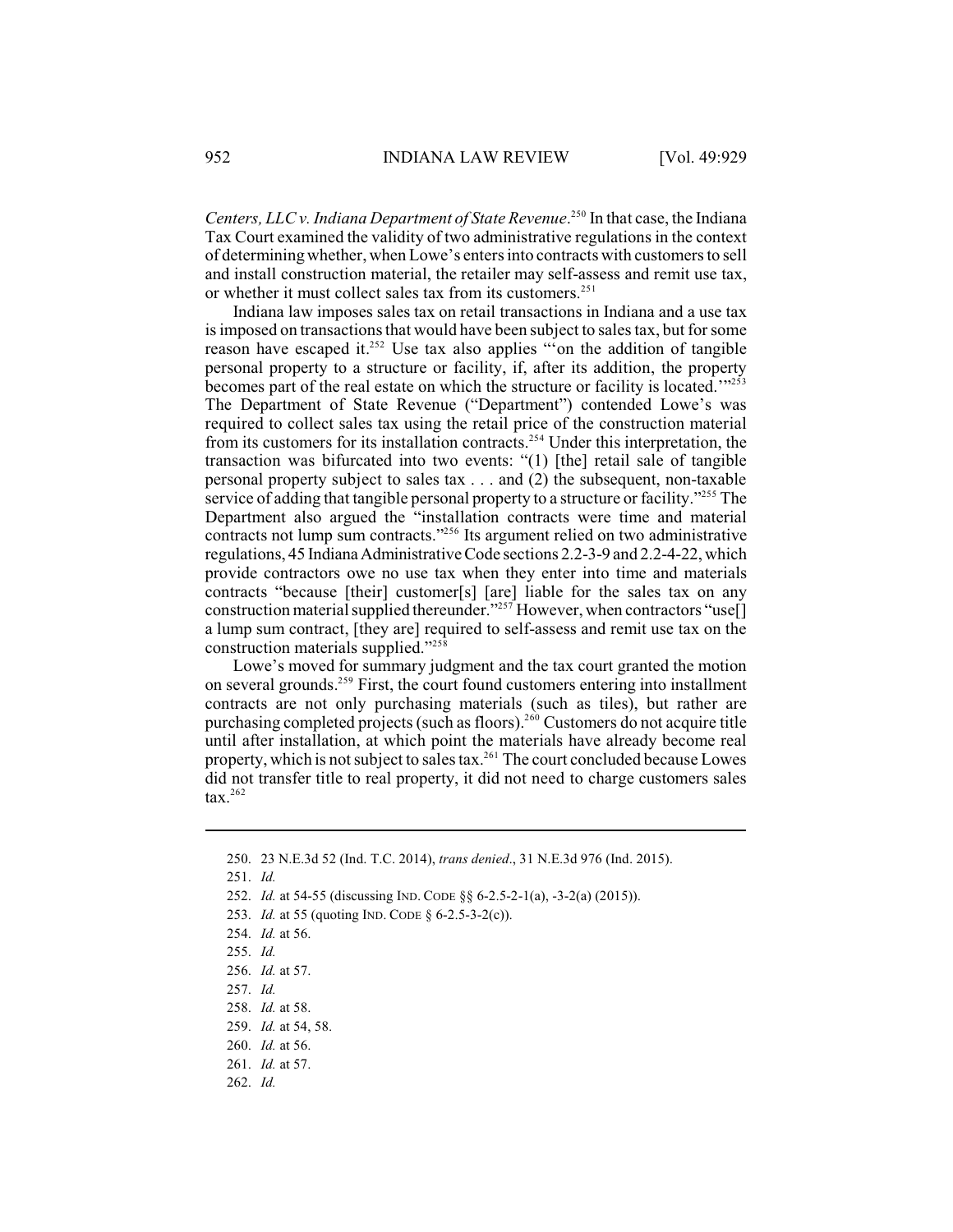Second, the court rejected the distinction between lump sum contracts and time and materials contracts embodied in 45 Indiana Administrative Code sections 2.2-3-9 and 2.2-4-22.<sup>263</sup> After noting Lowe's installment contracts were indeed lump sum contracts anyway, the court determined the regulations to be in conflict with the statute.<sup>264</sup> The court explained "[t]he Department has created an artificial distinction between time and material contracts and lump sum contracts in its regulations to convert a contractor's use tax liability under Indiana code § 6-2.5-3-2(c) into a sales tax liability on the materials' higher retail price.<sup> $2.55$ </sup> The court discussed the scope of agency rulemaking authority, stating that:

The Department has the authority to adopt rules and regulations that enable it to put into effect the purposes of Indiana's sales and use tax statutes, but "it may not make rules and regulations inconsistent with the statute[s] which it is administering, it may not by its rules and regulations add to or detract from the law as enacted, nor may it by rule extend its powers beyond those conferred upon it by law."<sup>266</sup>

Finding that Indiana Code section 6-2.5-3-2(c) does not impose use tax liability contingent upon the type of contract a contractor uses, the court held the distinction contained in 45 Indiana Administrative Code sections 2.2-3-9 and 2.2- 4-22 to be invalid. $267$ 

## *D. Agency Fact-finding Procedures*

Administrative agencies must follow proper procedures at the fact-finding level so that interested parties have a full and fair opportunity to respond. Failure to follow those requirements may bar redress upon judicial review. *RJK Trust v. LaPorte County Assessor* addressed that issue. That case involved the failure to produce evidence in an administrative proceeding as a bar to relief upon judicial review.<sup>268</sup> RJK Trust filed an appeal of its 2006 tax assessment by the Michigan Township Assessor ("Assessor").<sup>269</sup> The LaPorte County Property Tax Assessment Board of Appeals (PTABOA) approved the assessment determination of the Michigan Township Assessor.<sup>270</sup> RJK Trust then appealed, electing to have the case heard pursuant to the Indiana Board of Tax Review's

267. *Id.*

268. RJK Trust v. LaPorte Cty. Assessor, 43 N.E.3d 276 (Ind. T.C. 2015).

269. *Id.* at 277.

270. *Id.* 

<sup>263.</sup> *Id.* at 59.

<sup>264.</sup> *Id.* at 58-59.

<sup>265.</sup> *Id.* at 59.

<sup>266.</sup> *Id.* (quoting IND. CODE §§ 6-8.1-1-1, -3-1, -3-3 (2014); *see also* Johnson Cty. Farm Bureau Coop. Ass'n v. Ind. Dep't of State Revenue, 568 N.E.2d 578, 587 (Ind. T.C. 1991) (citing Ind. Dep't of State Revenue v. Colpaert Realty Corp.*,* 109 N.E.2d 415, 422-23 (Ind. 1952)), *aff'd by* 585 N.E.2d 1336 (Ind. 1992).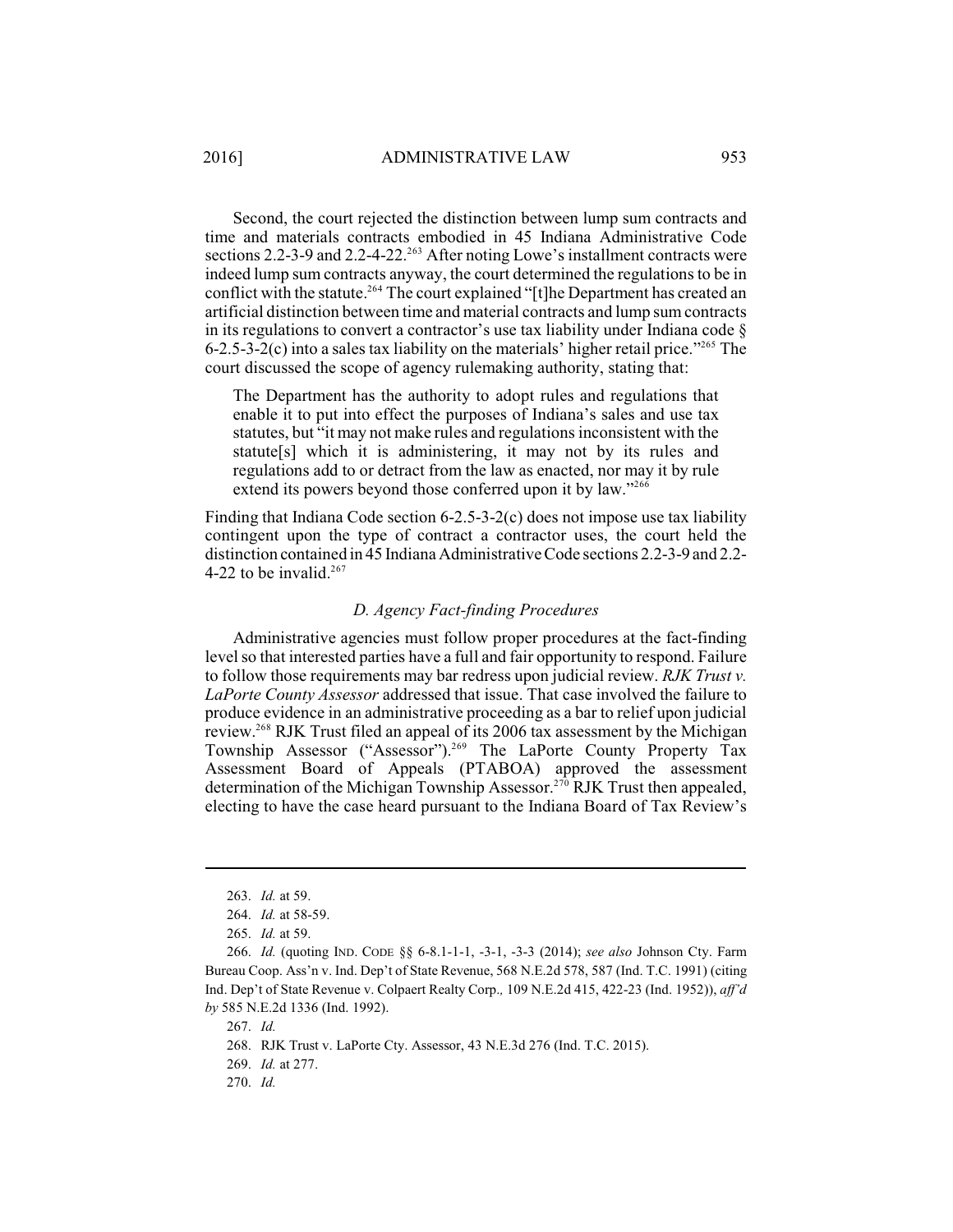("Board") "small claims procedures."<sup>271</sup>

The Board held a hearing during which the Assessor submitted an independent appraisal report in support of its position.<sup>272</sup> The appraiser did not testify.<sup>273</sup> RJK Trust submitted testimony and other evidence and the Board ultimately determined the Assessor's appraisal "reflected the subject property's market value-in-use" as of the relevant date.<sup>274</sup>

On appeal, RJK Trust argued that "the assessor utilized an appraisal report that was never previously produced[.]"<sup>275</sup> The Tax Court reversed the Board's decision.<sup>276</sup> It held because RJK Trust never received the appraiser's report (after requesting it in accordance with the regulations), it did not have an opportunity to prepare adequately.<sup>277</sup> The court further noted RJK Trust's failure to object to production of the Assessor's appraisal did not waive the claim that the Board erred by not requiring the Assessor to produce its evidence prior to the hearing and using its discretion in excluding the evidence.<sup>278</sup> The court held the "Board abused its discretion by making a determination that is clearly contrary to the logic and effect of the facts and the law because it is based on evidence tainted by the evils of unfair surprise." $279$  As a corollary issue, the court observed the Board was permitted to base its finding solely on hearsay evidence (albeit it improper on other grounds) because RJK Trust failed to object to the admission of the evidence as hearsay.<sup>280</sup>

The court of appeals also addressed proper agency fact-finding procedures in *Citizens Action Coalition of Indiana, Inc. v. Duke Energy Indiana, Inc*. 281 *Citizens Action Coalition of Indiana* was the second appeal in the latest of a series of cases related to the construction of an integrated gasification combined cycle ("IGCC") power plant in Edwardsport, Indiana, by Duke Energy.<sup>282</sup> Duke had been recovering the costs of the IGCC plant through a series of "rider"/"tracker" cases since construction began.<sup>283</sup> In a previous rider case ("IGCC-4S1"), Duke and several consumer parties reached a settlement agreement that capped construction costs and prohibited recovery of certain other costs until the plant was placed "in-service" according to Federal Energy Regulatory Commission ("FERC") guidelines and specific technological

- 271. *Id.*
- 272. *Id.*
- 273. *Id.*
- 274. *Id.*
- 275. *Id.*
- 276. *Id.* at 279.
- 277. *Id.* at 278.
- 278. *Id.* at 279.

279. *Id.*

- 280. *Id.* at 279 n.2.
- 281. 44 N.E.3d 98 (*Citizens Action Coal. II*) (Ind. Ct. App. 2015).
- 282. *Id.* at 100.
- 283. *Id.* at 100, 106.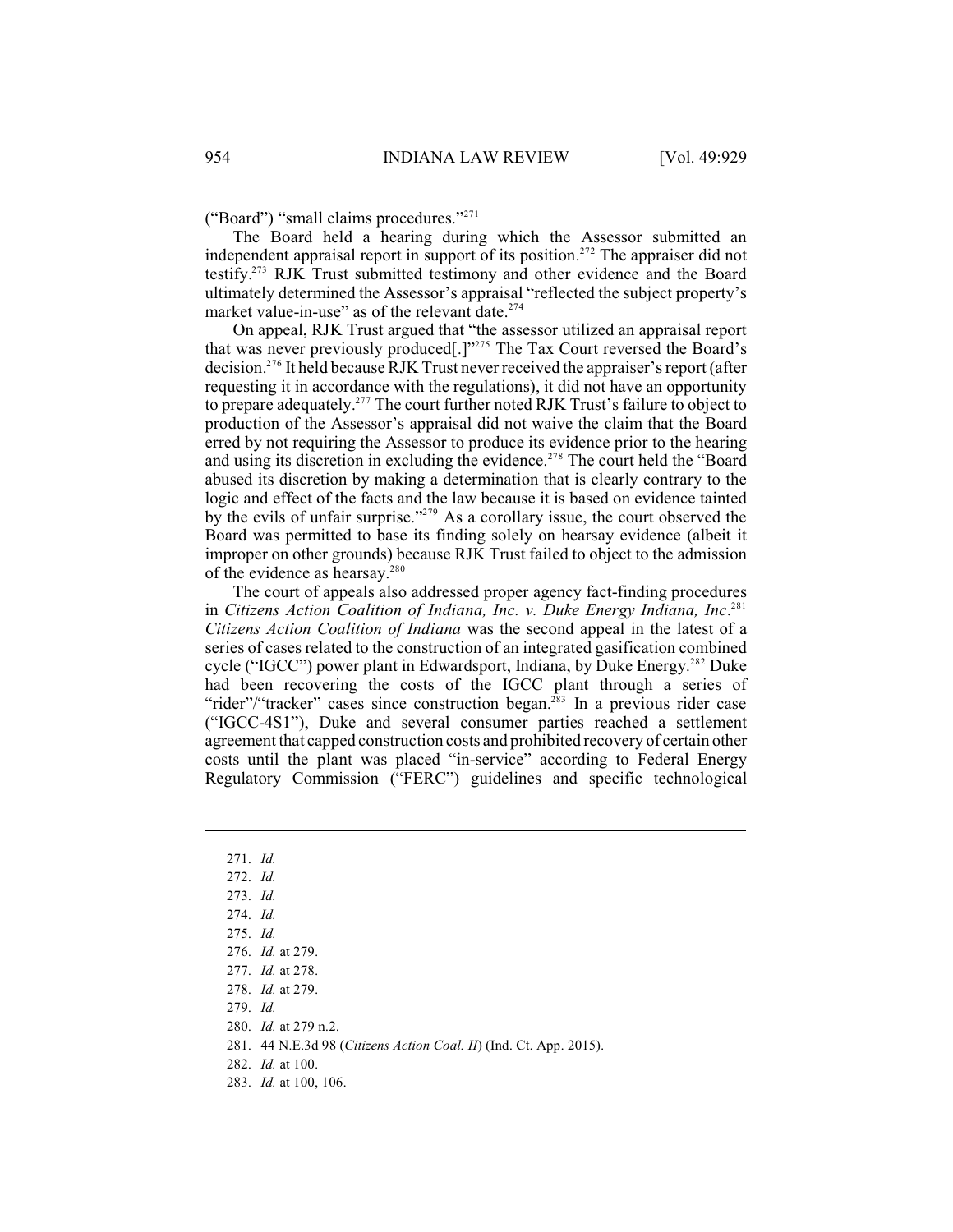benchmarks.<sup>284</sup> The settlement agreement was approved by the IURC over the objection of Citizens Action Coalition ("CAC"). $285$ 

In the ninth rider case ("IGCC-9"), CAC challenged Duke's recovery of an alleged \$61 million in financing costs incurred as the result of a three-month delay in the commissioning of the plant, arguing Duke had failed to demonstrate the increased financing costs attributable to the three-month delay were reasonable and necessary.<sup>286</sup> CAC also challenged Duke's declaration that 50% of the plant was in-service for income tax purposes, even though the plant was undisputedly not in-service for ratemaking purposes under the IGCC-4S1 settlement agreement. $287$  In its IGCC-9 final order, the IURC approved Duke's requested recovery, including the financing costsincurred duringthe three-month delay.<sup>288</sup> However, the Commission did not make findings regarding the reasonableness of the delay or whether 50% of the plant was deemed to be inservice for tax purposes.<sup>289</sup>

CAC appealed, and the court remanded with instructions to the IURC to enter findings on two issues: "(1) 'whether the three-month delay was chargeable to Duke, and if so, what impact that delay had on Duke's customers' rates,' and (2) 'a clear statement of the policy and evidentiary considerations underlying its determination regarding Duke's request that 50% of the Plant be deemed to be in-service." $2^{90}$  The court did not state whether the IURC was required to reopen the record to receive new evidence on these issues. $291$ 

On remand, the IURC determined reopening the record was unnecessary.<sup>292</sup> With respect to the delay issue, the IURC found that "based on the extensive evidence" previously offered, Duke's actions were not unreasonable.<sup>293</sup> With respect to the in-service issue, the IURC stated it had already explored and accepted the IGCC plant's in-service date for tax purposes in two other unrelated<sup> $^{294}$ </sup> rider cases ("ECR-19" and "ECR-20").<sup>295</sup> CAC appealed the remand

284. *Id.* at 101, 104, 108.

286. *Citizens Action Coal. II*, 44 N.E.3d at 102-03.

287. *Id.*

288. *Id.*

289. *Id.* at 103.

290. *Id*. (quoting Citizens Action Coal. of Ind., Inc. v. Duke Energy Ind., Inc., No. 93A02–1301–EX–76, 2014 WL 1092210, at \*3 (Ind. Ct. App. Mar. 19, 2014) (known as *Citizens Action Coal. I*)); *see also* Rompala, *supra* note 46, at 1152-54 (discussing *Citizens Action Coal. I*).

291. *Citizens Action Coal. II*, 44 N.E.3d at 103.

292. *Id.*

293. *Id.*

294. The cases cited by the IURC on remand were its final orders in two Environmental Cost Recovery ("ECR") rider cases, in which Duke had requested to continue to track certain costs associated with environmental projects at its older power plants. *Id.* at 109. Taxes related to the IGCC plant were addressed in the ECR cases because they affected the calculation of Duke's

<sup>285.</sup> *Id.* at 101-02. The IURC's decision was upheld on appeal in an unpublished disposition. *See* Citizens Action Coal. of Ind., Inc. v. Duke Energy Ind., Inc., No. 93A02–1301–EX–76, 2014 WL 1092210, at \*3 (Ind. Ct. App. Mar. 19, 2014).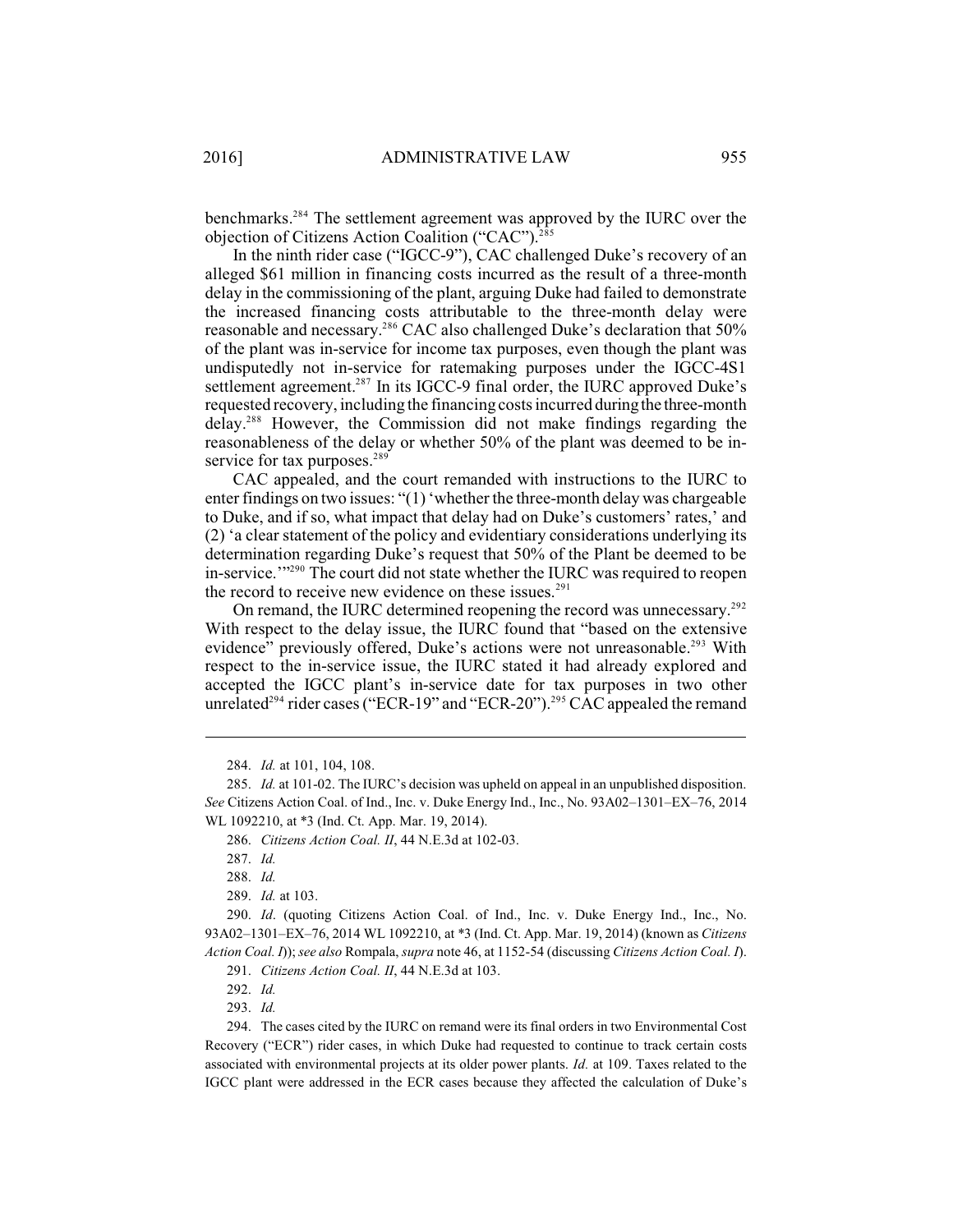order on several grounds, including that Duke violated the IGCC-4S1 settlement agreement, the IURC's finding that Duke acted reasonably with respect to the three-month delay was insufficient and unsupported by the evidence, the IURC failed to consider the impact of the increase in rates caused by Duke's partial inservice declaration, and the IURC erred by failing to reopen the record.<sup>296</sup>

In reviewing the remand order, the court of appeals upheld the IURC's finding that Duke did not violate the IGCC-4S1 settlement agreement as well as its findings with respect to the three-month delay.<sup>297</sup> The court found reopening the record was unnecessary because ample evidence had already been presented on the question of whether the delay was caused by Duke or its contractors. 298 Examining the issue in the light most favorable to the IURC, the court held there was sufficient evidence to support the IURC's decision that Duke had acted reasonably.<sup>299</sup>

However, the court reversed the IURC's decision regarding the in-service declaration.<sup>300</sup> The court found the IURC erred by relying on ECR orders that were not part of the IGCC-9 record.<sup>301</sup> No party had requested administrative notice of the ECR orders, nor had the Commission taken such notice sua sponte. $302$  The court also disagreed with the IURC's conclusion that Duke had provided adequate notification of the impact of the in-service declarations on rates.<sup>303</sup> The court noted although Duke had indicated the plant would be declared in-service for tax purposes, Duke did not clarify that its petition for recovery was affected by this determination until the filing of its rebuttal testimony one month before the hearing, and did not explain this would increase rates until the hearing itself.<sup>304</sup> The court found, as it had in *Citizens Action Coalition I*, Duke's late clarifications "deprived the Intervenors of the opportunity to object to the rate implications of the partial in-service declaration and conduct discovery on Duke's calculations."<sup>305</sup> In addition, the court held the IURC had made insufficient findings as to the value of the rate increases caused by the in-service declaration, as well as insufficient findings regarding whether the increases were reasonable.<sup>306</sup> The court remanded the case a second time, ordering the IURC to reopen the record to take additional evidence on these issues.<sup>307</sup>

weighted average cost of capital and revenue conversion factors. *Id.* at 104.

295. *Id.*

296. *Id.* at 105-06, 108-09, 110.

297. *Id.* at 109-10.

298. *Id.* at 110.

299. *Id.* at 107.

300. *Id.* at 110.

301. *Id.* at 108.

302. *Id.*

303. *Id.*

304. *Id.* at 109.

305. *Id.*

306. *Id.* at 110.

307. *Id.*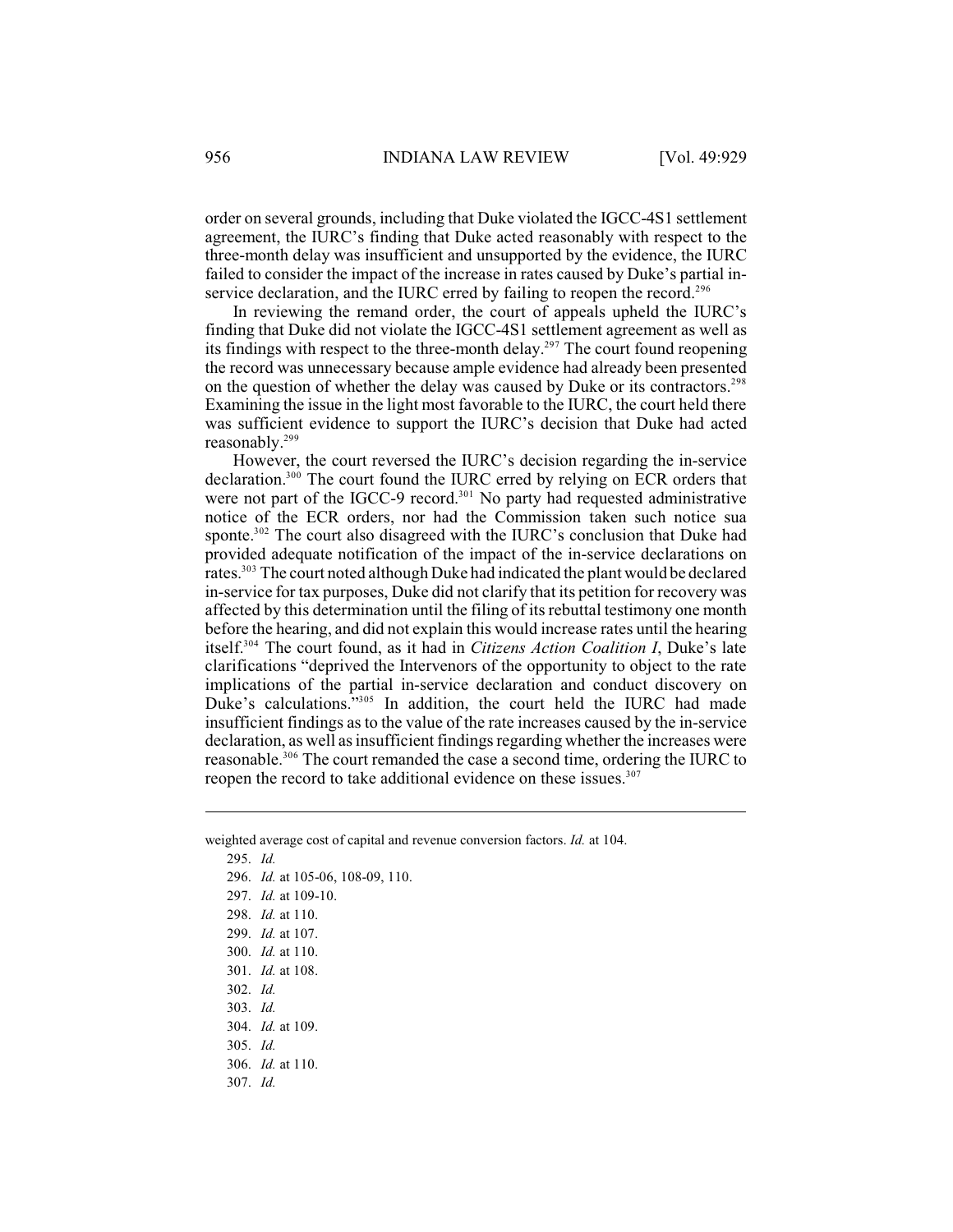*Muir Woods, Inc. v. O'Connor* addressed the efficacy of agency procedure for accepting evidence upon which the agency's decision is based.<sup>308</sup> That case concerned a tax appeal of a decision by the Indiana Board of Tax Review dismissing taxpayer's petitions seeking redress from a property tax assessment.<sup>309</sup> Specifically, the court considered the propriety of the agency accepting evidence through a show cause hearing and the compliance with the Board's prescribed procedures for appeal.<sup>310</sup> Muir Woods, a planned unit development, filed two Form 133s(complaint) with the Marion County Property Tax Assessment Board of Appeals (PTABOA) "asserting that the property taxes arising from 2004 and 2005 assessments of its common area land were illegal as a matter of law."<sup>311</sup> "The PTABOA denied the Forms 133."<sup>312</sup> Muir Woods then appealed with the Indiana Board of Tax Review (Board), again claiming the taxes were "illegal as a matter of law."<sup>313</sup> The Board issued an "Order to Show Cause Why Petitions" Should Not be Dismissed On Grounds That They Allege Errors in Subjective Judgment (Show Cause Order)."<sup>314</sup> Muir Woods responded, and following a hearing, the Board dismissed Muir Woods' case.<sup>315</sup>

On appeal, the court observed it "gives great deference to final determinations of the Indiana Board when it acts within the scope of its authority."<sup>316</sup> Although a taxpayer had two avenues to appeal a property tax assessment at the time of Muir Woods' initial claim, Muir Woods conceded that despite filing both a Form 131 and Form 133, "it was [only] pursuing the Form 133 appeal procedure."<sup>317</sup> Muir Woods sought reversal of the Board's decision

*Id.* (quoting IND. CODE § 33-26-6-6(e)(1)-(5) (2015)).

<sup>308.</sup> Muir Woods, Inc. v. O'Connor, 36 N.E.3d 1208, 1208 n.1 (Ind. T.C. 2015) (consolidating the following cases raising identical issues: *Sylvan Ridge Lakes Homeowners Ass'n, Inc. v. O'Connor*, No. 49T10-1302-TA-39; *Oakmont Homeowners Ass'n, Inc. v. O'Connor*, No. 49T10-1302-TA-40; *Spruce Knoll Homeowners Ass'n, Inc. v. O'Connor*, No. 49T10-1302-TA-41; *Muir Woods Section One Ass'n, Inc. v. O'Connor*, No. 49T10-1302-TA-42), *trans. denied*, 41 N.E.3d 691 (Ind. 2015)).

<sup>309.</sup> *Id.* at 1209.

<sup>310.</sup> *Id.*

<sup>311.</sup> *Id.*

<sup>312.</sup> *Id.*

<sup>313.</sup> *Id.*

<sup>314.</sup> *Id.*

<sup>315.</sup> *Id.*

<sup>316.</sup> *Id.* at 1210. The court repeated the familiar standard that it would only reverse an agency's decision if it was:

<sup>(1)</sup> arbitrary, capricious, an abuse of discretion, or otherwise not in accordance with law; (2) contrary to constitutional right, power, privilege, or immunity; (3) in excess of statutory jurisdiction, authority, or limitations, or short of statutory jurisdiction, authority, or limitations; (4) without observance of procedure required by law; or (5) unsupported by substantial or reliable evidence.

<sup>317.</sup> *Id.* at 1209 n.2.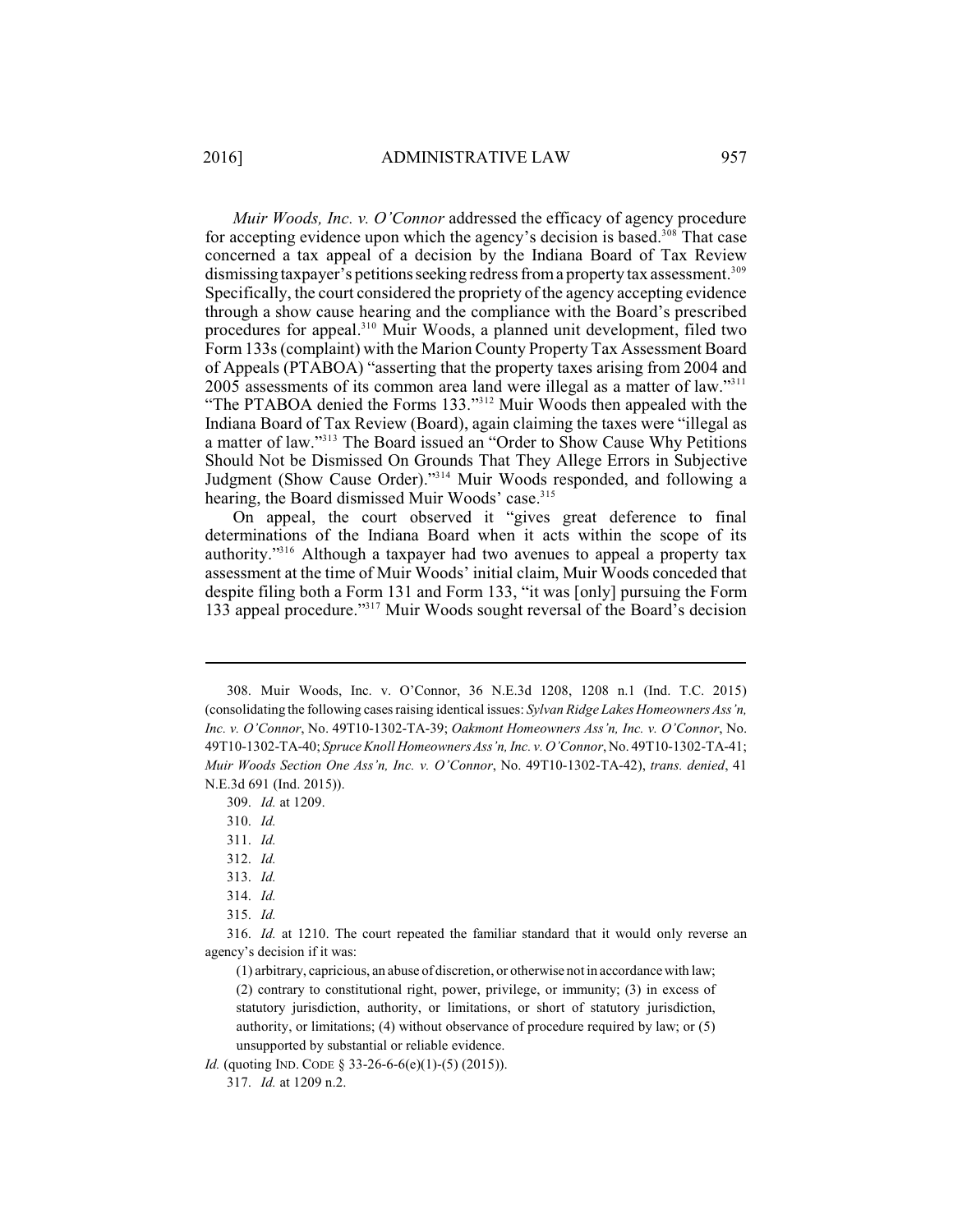for several reasons.<sup>318</sup> Chief among those was it believed the Board had no legal authority to raise matters for dismissal sua sponte.<sup>319</sup> Muir Woods also argued before the Board could dismiss a case, it was required to conduct a full evidentiary hearing to comport with due process requirements.<sup>320</sup> Because the Board failed to do that, Muir Woods contended, it erred in dismissing the case "because the errors in its assessments were susceptible to correction under the Form 133 appeal procedure."321

The court first determined, based on the Board's regulations, the Board may dismiss a case on its own motion.<sup>322</sup> The relevant regulation provides,

(a) The board may issue an order of default or dismissal as the result of: (1) failure of the petitioner to state a claim on which relief can be granted; . . . (b) The board may issue an order of default or dismissal on motion of a party or *on its own motion*."<sup>323</sup>

Thus, it was clear the Board's regulations permitted its actions.

Second, the court held the plain language of Indiana Code section 6-1.1-15- 4(a) required a hearing before the Board may correct any errors, but the Board met that requirement when it allowed Muir Woods to present evidence at the Show Cause Hearing.<sup>324</sup>

Finally, the Board addressed Muir Woods' argument that the errors in its assessments could be corrected under the Form133 appeal procedure, despite the Board's contentions that the Form 133 appeal procedure was improper.  $325$  The court sided with the Board.<sup>326</sup> In reaching its conclusion, the court analyzed Muir Wood's various contentions that its use of the Form 133 procedure was proper.<sup>327</sup> Initially, the court addressed and rejected Muir Woods' argument that the court should follow the Board's prior determination of the issue.<sup>328</sup> In doing so, it noted a former Board determination of the legality of an assessment is not binding on the court.<sup>329</sup> The Tax Court reviews any questions of law arising from the Board de novo.<sup>330</sup> This is in line with the standard of review of administrative agency

322. *Id.*

328. *Id*. at 1212-13.

329. *Id.*

330. *Id.* at 1213 (citing 6787 Steelworkers Hall, Inc. v. Scott, 933 N.E.2d 591, 595 (Ind. T.C. 2010)).

<sup>318.</sup> *Id.* at 1211.

<sup>319.</sup> *Id.*

<sup>320.</sup> *Id.*

<sup>321.</sup> *Id.*

<sup>323.</sup> *Id.* (quoting 52 IND. ADMIN. CODE § 2-10-2(a)(1), (b) (2012)).

<sup>324.</sup> *Id.* at 1211-12.

<sup>325.</sup> *Id.* at 1212.

<sup>326.</sup> *Id.*

<sup>327.</sup> *Id.* Although not germane to this Article, the court considered the use of the Form 133, the requirements of the appeal, whether the requests for correction can be based solely on objective facts, and past practice of the Assessor. *Id.* at 1213.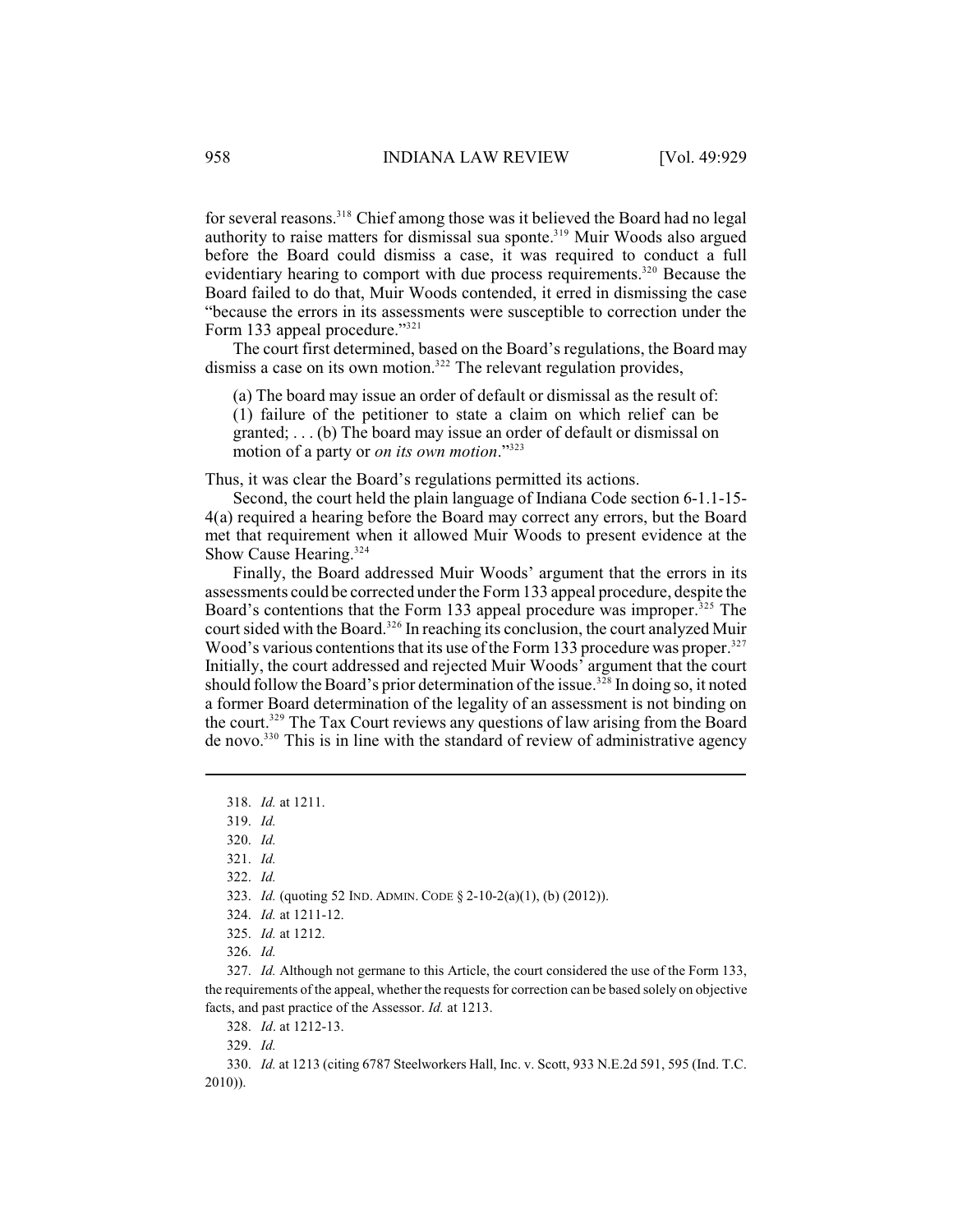The court also rejected Muir Woods' arguments that it properly used the Form 133 appeal procedure to claim the assessment was "taxed more than once" because it failed to raise the issue at any point prior to the appeal.<sup>331</sup> Hence, the argument was waived. The court affirmed the Board's decision holding the "Board acted within the scope of its authority."<sup>332</sup>

### IV. PROCEDURAL DUE PROCESS

In exercising their authority, agencies must also ensure the procedural due process rights of those they regulate are respected. The court of appeals addressed this issue in *Indiana Bureau of Motor Vehicles v. Gurtner*,<sup>333</sup> though it ultimately upheld the agency decision on exhaustion grounds. In *Gurtner*, the Bureau of Motor Vehicles ("BMV") suspended the license of a driver for failure to maintain insurance. $334$  The driver appealed the BMV suspension to the Superior Court of Marshall County and explained she paid for the insurance, but the insurance agent made a mistake and dropped her from coverage.<sup>335</sup> Finding theBMV does not permit drivers an administrative hearing to explain the reasons for failing to maintain insurance, the court ordered the BMV to dismiss the suspension.<sup>336</sup> The BMV appealed on the grounds the trial court lacked discretion to overturn the suspension.<sup>337</sup>

The court of appeals held the statute authorizing the BMV to suspend licenses for failure to provide proof of financial responsibility is excluded from review under AOPA.<sup>338</sup> However, subsection (d) of the statute permits an affected person to file a petition for review under the same chapter.<sup>339</sup> "Whatever" can be said about the petition for judicial review called for in [the statute], we know that it is not the agency-deferential review set forth in the AOPA[,]" the court explained.<sup> $340$ </sup> The court also determined, under the plain language of the statute, the BMV does not have discretion in deciding whether to suspend a license.<sup>341</sup>

The court then evaluated whether failing to provide the driver with

338. *Id.* at 309.

340. *Id.* at 309-10.

<sup>331.</sup> *Id.* The court also addressed Muir Woods' arguments regarding the effect and restrictions of using the Form 133 appeal procedure, the Assessor's alleged zero value determination, and a mathematical error in the adjustment of the base rate. The court rejected all of Muir Woods' arguments. *Id.* at 1213-14.

<sup>332.</sup> *Id.* at 1214.

<sup>333.</sup> Ind. Bureau of Motor Vehicles v. Gurtner, 27 N.E.3d 306 (Ind. Ct. App. 2015).

<sup>334.</sup> *Id.* at 308.

<sup>335.</sup> *Id.* at 309.

<sup>336.</sup> *Id.*

<sup>337.</sup> *Id.* at 308.

<sup>339.</sup> *Id.* (citing IND. CODE § 9-25-6-16(d) (2015)).

<sup>341.</sup> *Id.* at 310-11.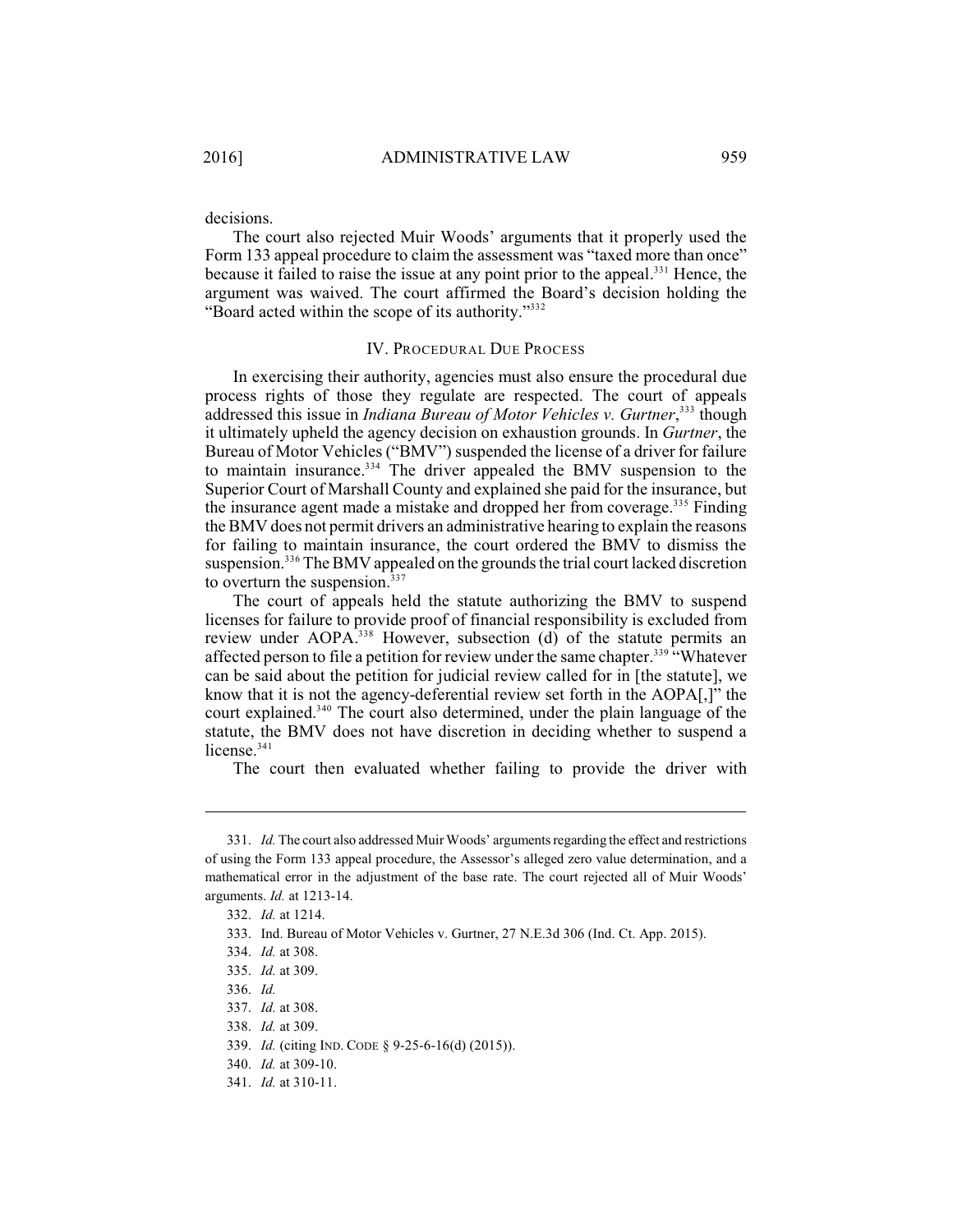administrative review violated her due process rights.<sup>342</sup> The court observed that though driving is not a fundamental right, a driver may still bring a due process claim for the temporary taking of driving privileges.<sup>343</sup> Citing U.S. Supreme Court precedent, the court held continued possession of a license, once issued, can become essential in the pursuit of a livelihood and, in such cases, licenses are not to be taken away without the "procedural due process required by the Fourteenth Amendment."<sup>344</sup>

The court explained that "[t]he fundamental requirement of due process is the opportunity to be heard 'at a meaningful time and in a meaningful manner."<sup>345</sup> As such, except in emergency situations, a court seeking to terminate an interest protected by due process "must afford notice and opportunity for hearing appropriate" to the case prior to the termination becoming effective.<sup> $346$ </sup> The court concluded because there was nothing in the present case to suggest an emergency, the State was required to afford the driver the opportunity of a pre-termination hearing. $347$ 

Although the court found post-suspension review only provides adequate due process if the effectiveness of the suspension is stayed pending the judicial hearing, it rejected the driver's argument that the BMV should have offered her the opportunity to request a hearing to explain her failure to maintain insurance was not her fault.<sup>348</sup> The court explained even if the BMV afforded her the opportunity for a hearing, it could not disregard the clear language in the statute and not suspend her license.<sup>349</sup> The court further explained, "[The driver's] complaint is essentially that the statute is unfair; but the BMV is required to apply the relevant statute whether or not it results in a perceived unfairness in a particular case." 350

The court observed although the BMV suspended the license before the petition for judicial review could be heard, the driver failed to request a stay of the suspension.<sup>351</sup> The court also pointed out the driver failed to seek relief under a statute that would have permitted her to request a "hardship" license from the trial court on the basis that her failure to maintain insurance was not her fault. 352

346. *Id.*

351. *Id.*

352. *Id*. The court referenced Indiana Code section 9-24-15-1(1) as enacted at the time of Gurtner's suspension. *Id.* The referenced statute was subsequently repealed, but a similar statute (Indiana Code section 9-30-16-3), which "allows a trial court to stay the effectiveness of a license suspension and grant 'specialized driving privileges,'" was subsequently enacted. *Id.* at 314 n.3

<sup>342.</sup> *Id.* at 311.

<sup>343.</sup> *Id.* at 312-13.

<sup>344.</sup> *Id.* at 313 (quoting Bell v. Burson*,* 402 U.S. 535, 539 (1971)).

<sup>345.</sup> *Id.* (quoting McKinney v. McKinney, 820 N.E.2d 682, 688 (Ind. Ct. App. 2005) (quoting Mathews v. Eldridge, 424 U.S. 319, 333 (1976))).

<sup>347.</sup> *Id.*

<sup>348.</sup> *Id*. at 314.

<sup>349.</sup> *Id.*

<sup>350.</sup> *Id.*